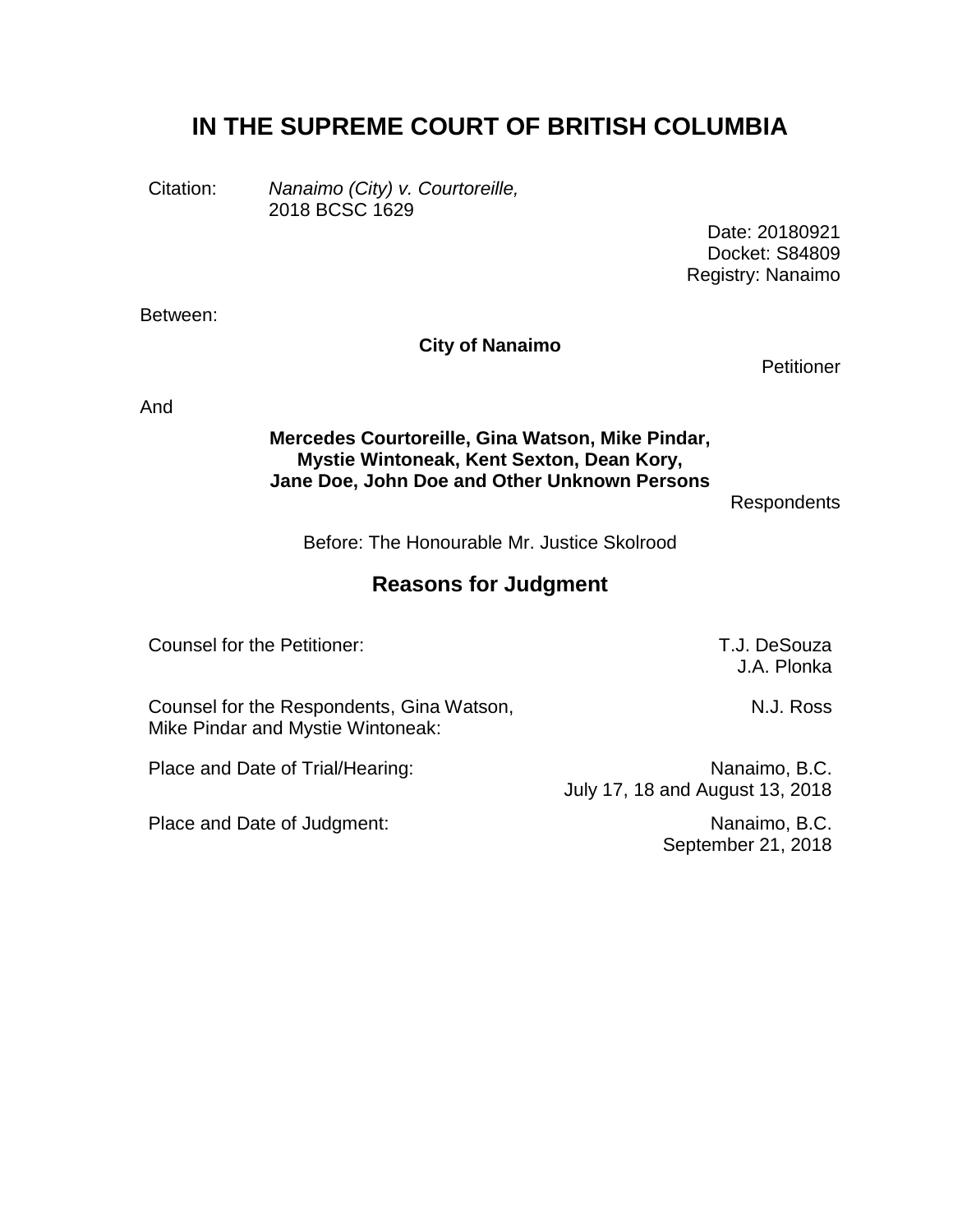## **Introduction**

[1] The City of Nanaimo ("Nanaimo") seeks a statutory injunction aimed at closing down and removing a "tent city" that has been erected on lands located in downtown Nanaimo (the "Tent City").

[2] The named respondents are activists and advocates on issues relating to homelessness who have been involved in establishing the Tent City. Some but not all are currently staying in the Tent City.

[3] The respondents Gina Watson, Mike Pindar and Mystie Wintoneak are represented by counsel who appeared on their behalf at the hearing. The other named respondents are not represented and did not participate directly in the hearing. References in these Reasons to the respondents will be to those represented by counsel.

[4] Nanaimo alleges that the occupiers of the Tent City are trespassing and are in breach of zoning bylaws, and that the Tent City has had a significant negative impact on neighboring residents and businesses.

[5] For their part, the respondents contend that the Tent City provides residents with a safe community in which they can live and keep their personal effects. They submit that the Tent City contributes to the physical and psychological well-being of vulnerable and marginalized people who otherwise would be living on the streets. They submit further that the Tent City is necessary given the inadequate number of shelter beds available in Nanaimo for the homeless population.

[6] The respondents also take the position that the issues raised are not suitable for determination in a summary proceeding and that Nanaimo's petition should therefore be referred to the trial list.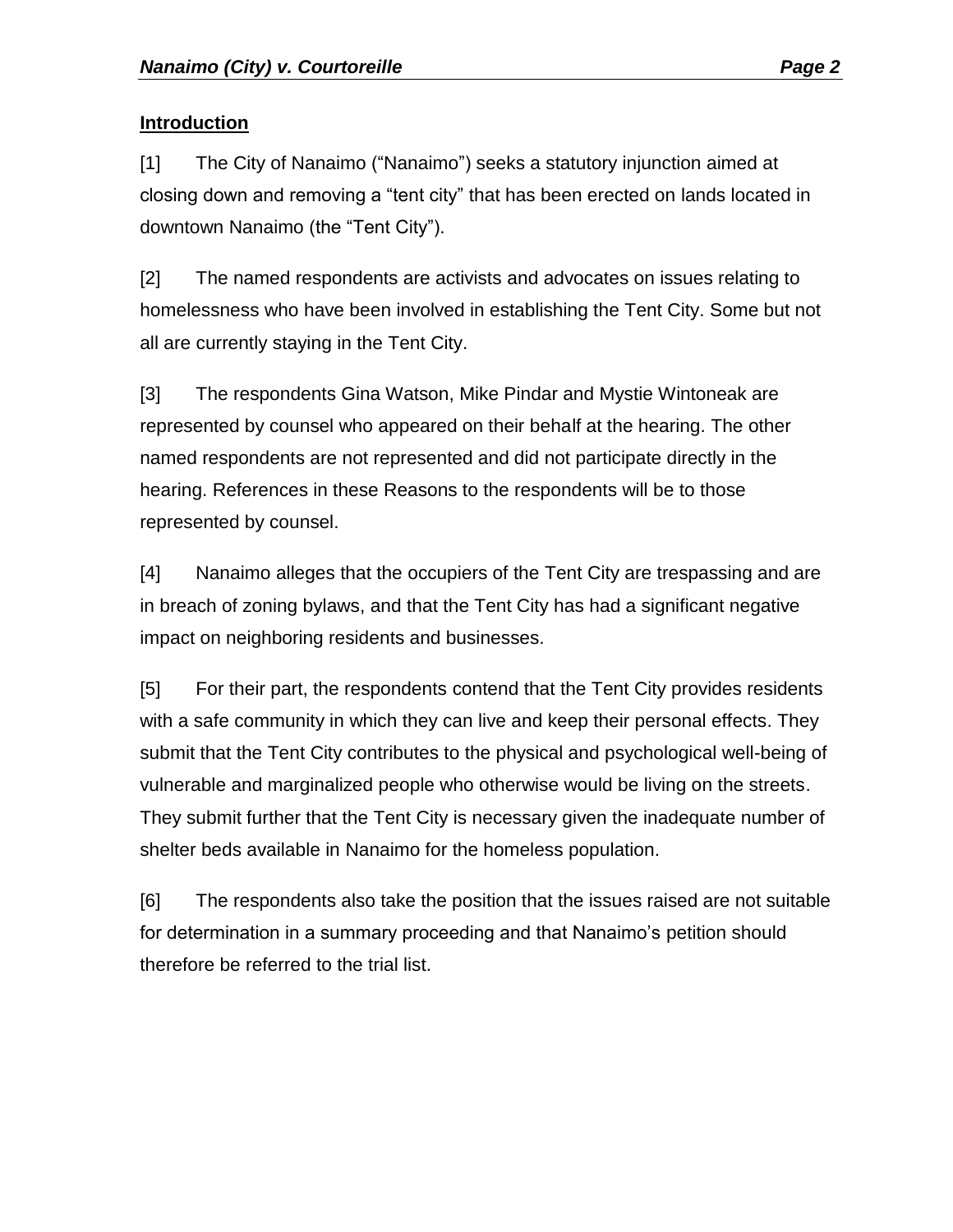#### **Background**

## **Establishment of the Tent City**

[7] Prior to the creation of the Tent City, a protest camp was established in March 2018 on property located at Nanaimo City Hall. When that camp was shut down, a number of individuals began exploring other locations for the establishment of a more sustainable encampment.

[8] Mercedes Courtoreille, one of the key organizers of the Tent City, describes

the process as follows in her affidavit sworn July 10, 2018:

4. When we were evicted from City Hall property, there was interest in setting up a sustainable tent city, which could not happen at City Hall.

5. I was in contact with organizers from other tent cities across the province, speaking to them about what it took to develop tent city [*sic*] and learning from their experience.

6. The weekend following the City Hall eviction, Fire Chief Karen Fry told me personally that people could camp near John Barsby secondary. Many people set up their tents there, and two days later the City of Nanaimo kicked them out.

7. After this we had a meeting at Bowen Park with organizers from Anita Place in Maple Ridge and Superintent City in Victoria came and talked to us about their experience. We discussed what it would take to set up a tent city, and those who were in attendance unanimously decided we would try and establish one in Nanaimo. Attendees/organizers included people experiencing homelessness as well as advocates such as myself. We met once a week for the next two months (this was just Nanaimo residents, no outsiders) to plan and talk, decide what the ground rules of a camp were going to be, discussed locations, establishing a Residents' Council etc.

8. The organizing group of homeless people and housed supporters picked 1 Port Drive because the space needed to meet several criteria, including being on publicly owned land and somewhere central, close to all social resources, publicly visible, large enough for many residents, and not in a residentiallyzoned neighborhood.

9. One of the crucial things was that it be somewhere public in order to hold the City accountable. We noticed that during our stay at City Hall, City employees, bylaw officers etc. were fair and accommodating, but as soon as people left there, they immediately experienced more displacement and harassment by the City and bylaw.

…

11. When the first residents moved into DisconTent City there were 30 tents. Now there are approximately 110 as of early July…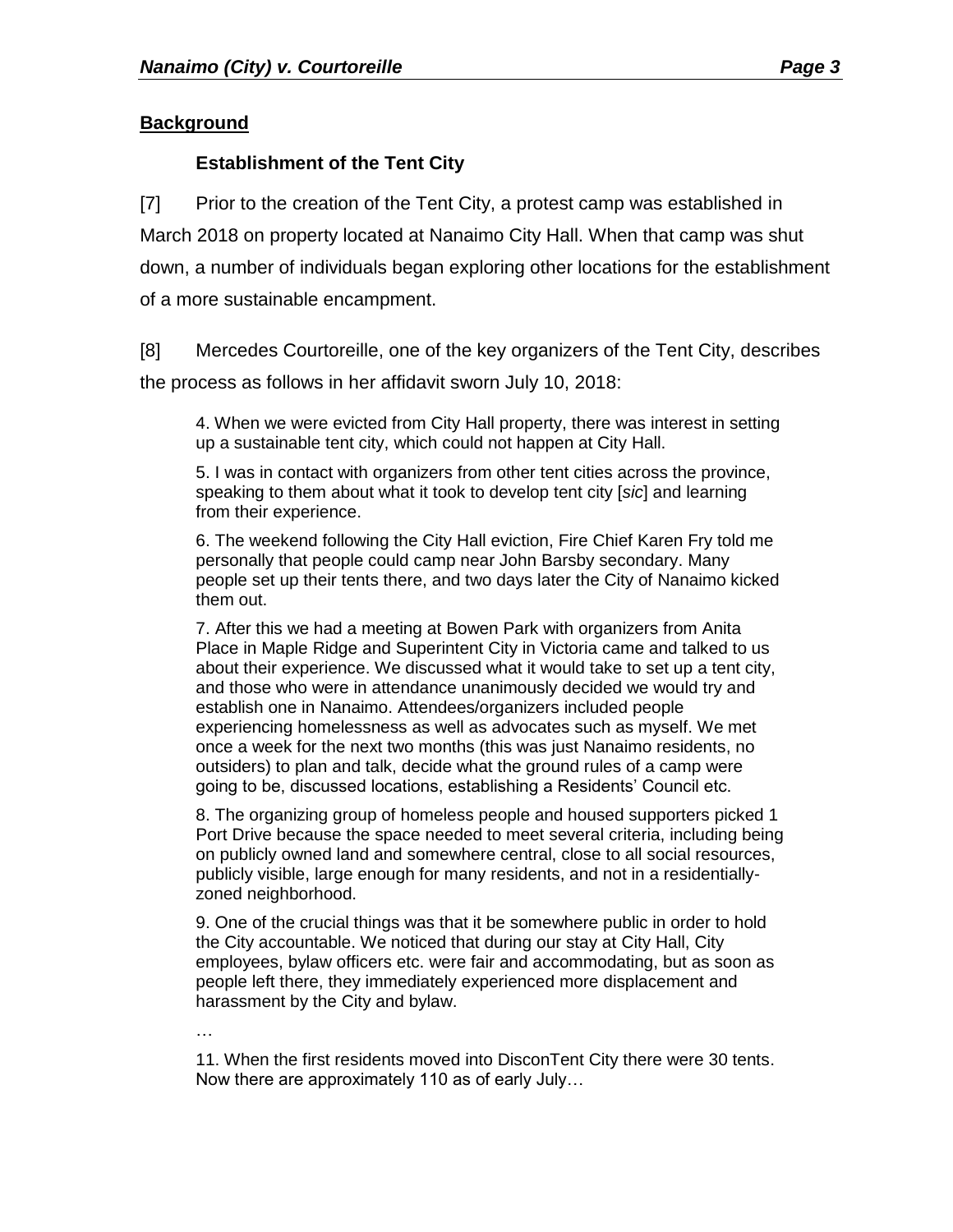[9] The property on which the Tent City has been erected (the "Property") occupies a prominent spot in downtown Nanaimo. It is located at 1 Port Drive and is adjacent to the Gabriola Ferry Terminal, the cruise ship terminal and a Seaspan shipbuilding site. Across the street are a number of commercial businesses, including a shopping mall known as the Port Place Mall.

[10] The Property is owned by Nanaimo and leased to the Island Corridor Foundation which in turn has sublet the Property to the Southern Railway of British Columbia.

[11] The Property is zoned under Nanaimo's Zoning Bylaw (the "Zoning Bylaw") as Community Service #3, which permits transportation uses such as ferry and bus terminals, rail yards and transportation storage. Camping for residential or recreational purposes is not a permitted use under the Zoning Bylaw.

[12] Prior to the establishment of the Tent City, the Property was enclosed by a locked chain link fence. On May 17, 2018, locks on a gate to the Property were cut and a number of people entered the Property and erected tents. Initially, there were approximately 25 tents.

[13] Corporal David Laberge of the Royal Canadian Mounted Police ("RCMP") describes the creation of the Tent City in these terms:

I was present at the Property as part of the RCMP presence shortly after the Tent City was established. In its initial stages, Tent City was a protest, activist movement. The activists arrived at the site in vehicles with several dozen, new, identical tents and equipment. I did not recognize any of the individuals involved other than several of the local organizers/spokespersons who I knew were not homeless. The organizers erected their tents and secured the gate that had been cut open, so that they could control access/egress to the site, and posted camp rules on signs. These rules generally addressed issues of cleanliness and civil behaviour. Wooden shelter structures were erected near the camp entrance which would eventually serve as a receiving and storage area for donated items and as a food and cooking location.

[14] Two very different pictures of the Tent City emerge from the evidence of the parties. From Nanaimo's perspective, the Tent City has caused considerable disruption and negative impacts to neighboring residents and businesses. Affidavits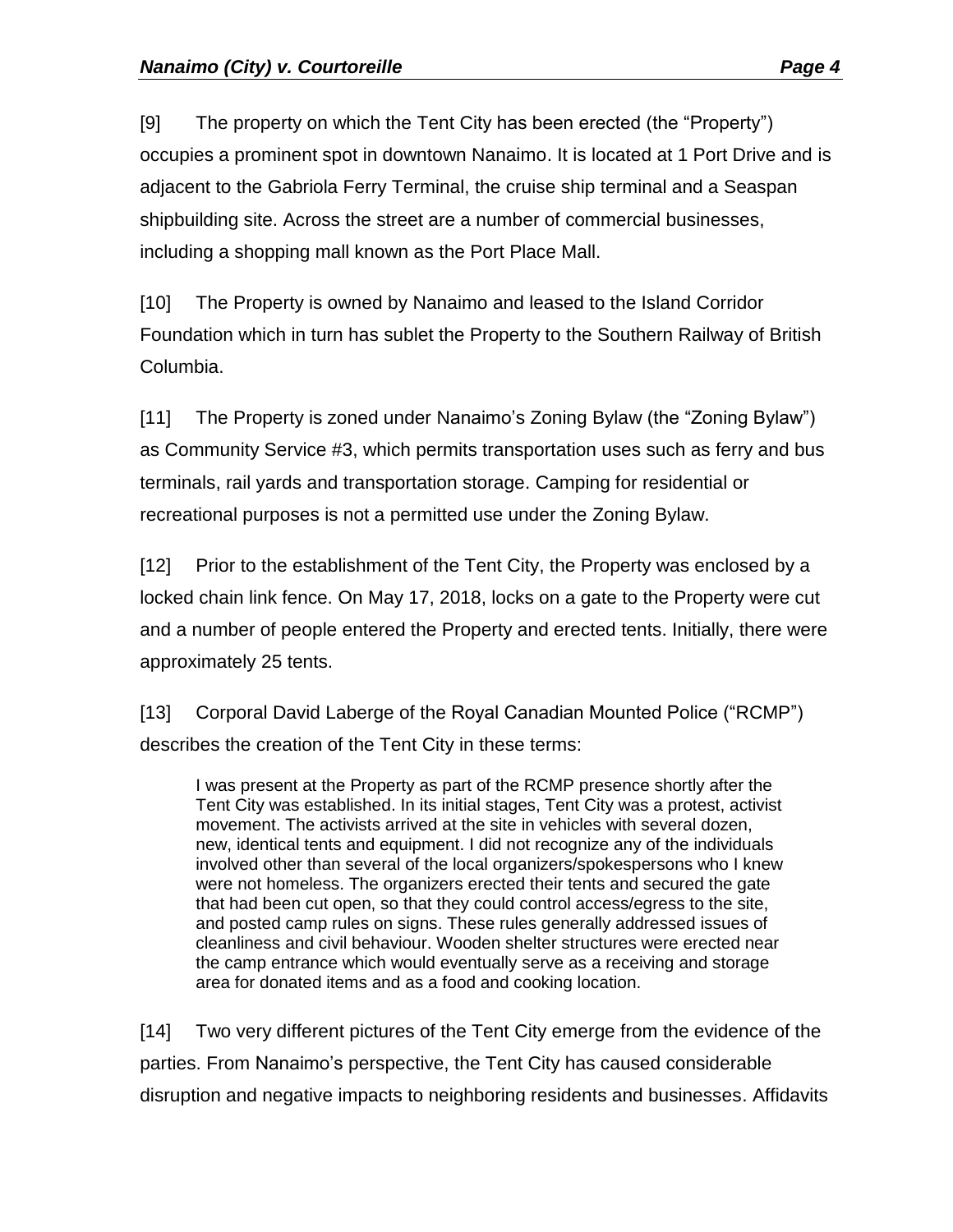filed on behalf of Nanaimo describe numerous problems involving fire safety, violence, crime, drug use, garbage and general chaos attributable to the Tent City.

[15] In contrast, affidavits filed on behalf of the respondents describe a safe and structured community that provides considerable benefits to residents, including having an established place to live rather than constantly moving, safe storage for personal effects, safer conditions for drug users, fewer negative interactions with police and a sense of fellowship that comes from living in a community that supports one another.

[16] The evidence is voluminous on both sides and I do not intend to go through it in great detail. Rather, I will highlight some of the evidence that goes to the key points raised by each party.

## *Nanaimo's Concerns*

[17] Nanaimo has identified numerous concerns that it says are directly related to the presence of the Tent City.

[18] Foremost amongst its concerns are issues relating to fire safety. Nanaimo adduced extensive evidence from Alan Millbank, a fire inspector with the Nanaimo Fire Rescue Department, who has had a lead role in monitoring safety conditions at the Tent City. Based on regular inspections of the Tent City, Mr. Millbank documents numerous fire safety issues, including:

- a) Obstruction of site access for emergency services personnel;
- b) Random and unsafe placement of tents;
- c) Excessive fire loads and flammable materials within tents;
- d) Improper storage of propane tanks;
- e) Accumulations of combustible materials in close proximity to tents;
- f) Improperly constructed wooden structures;
- g) A "community kitchen" with numerous fire hazards;
- h) Improper location of tents, including tents too close together and too close to combustion sources;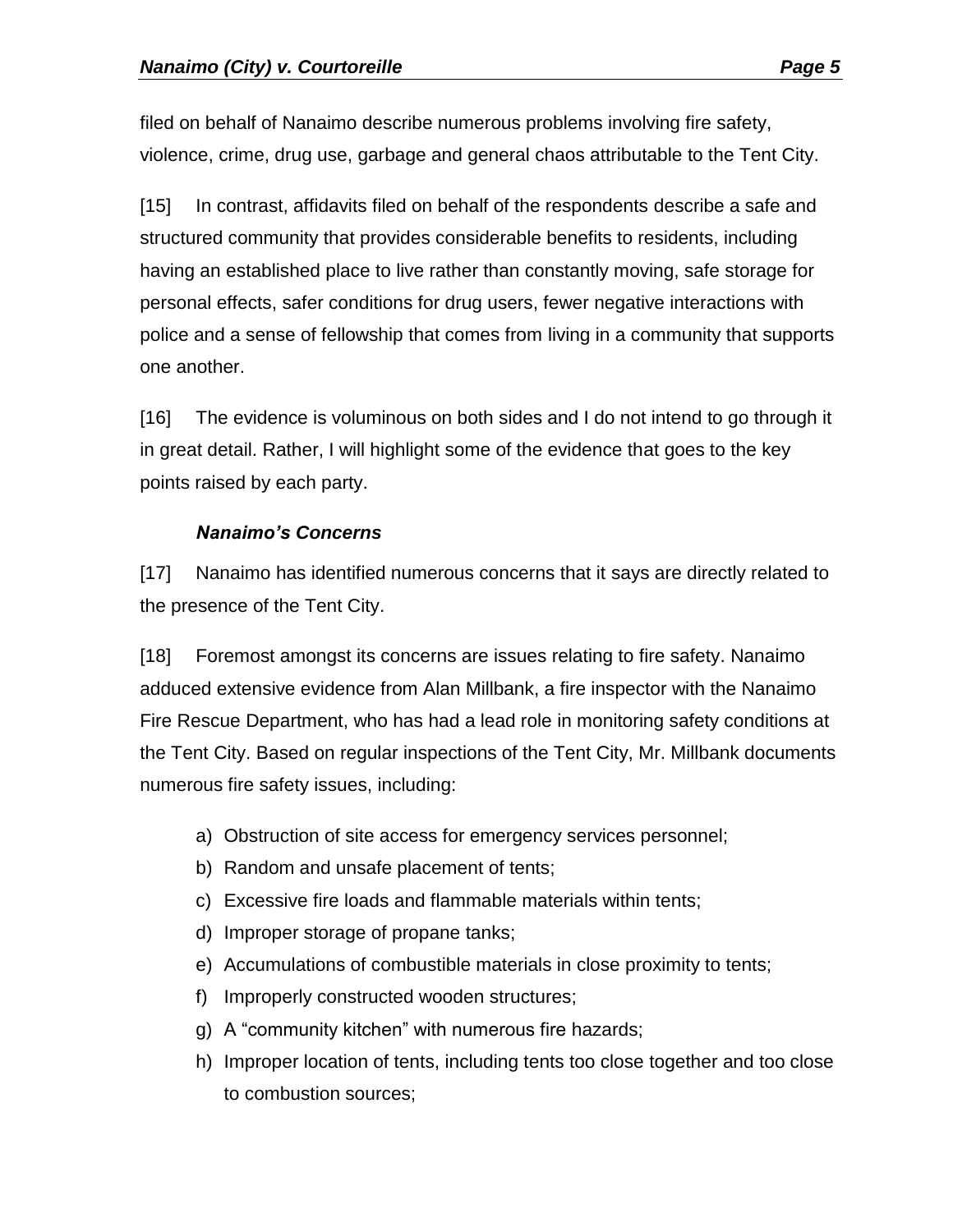- i) Improper disposal of cigarette butts; and
- j) Extensive use of non-fire retardant tarps.

[19] On May 30, 2018, Mr. Millbank issued a Fire Commissioner's Order (the "May 30 Order") directing that certain steps be taken to address the many fire safety issues. The May 30 Order was subsequently amended on June 8, 2018.

[20] Mr. Millbank deposes that in subsequent inspections, he observed not only ongoing non-compliance with many aspects of the May 30 Order, but also increased fire risks due in large part to the expanding size of the Tent City. Further, Mr. Millbank deposes that during inspections that took place in July, various occupants of the Tent City acted in an aggressive manner towards the inspectors.

[21] Nanaimo's safety concerns extend to issues of drug use and violence within the Tent City. For example, on June 27, 2018, the RCMP attended the Tent City in response to a report of a possible drug overdose. A female resident of the Tent City was transported to Nanaimo Regional Hospital where she passed away. On another occasion, a female resident was sleeping in her tent when she was struck with a pellet fired from a BB gun. Corporal Kate Mooney of the RCMP deposes to other arrests for various assaults that have taken place within the Tent City.

[22] Another significant concern identified by Nanaimo is criminal activity within the Tent City and in the surrounding neighborhood. For example, on July 4, 2018, the RCMP was called to investigate a stabbing that occurred in the Tent City. Further, Corporal Mooney deposes to the number of calls received by police relating to incidents in and around the Tent City in May to July 2018. These include complaints of theft, including shoplifting, assault, mischief, drug possession, alcohol offences, uttering threats, weapons and trespassing.

[23] Merchants at the Port Place Mall have reported numerous incidents of shoplifting and theft, along with aggressive panhandling and other abusive behaviour. Similar evidence is provided by other local residents and merchants, who also describe significant increases in garbage, including discarded used needles,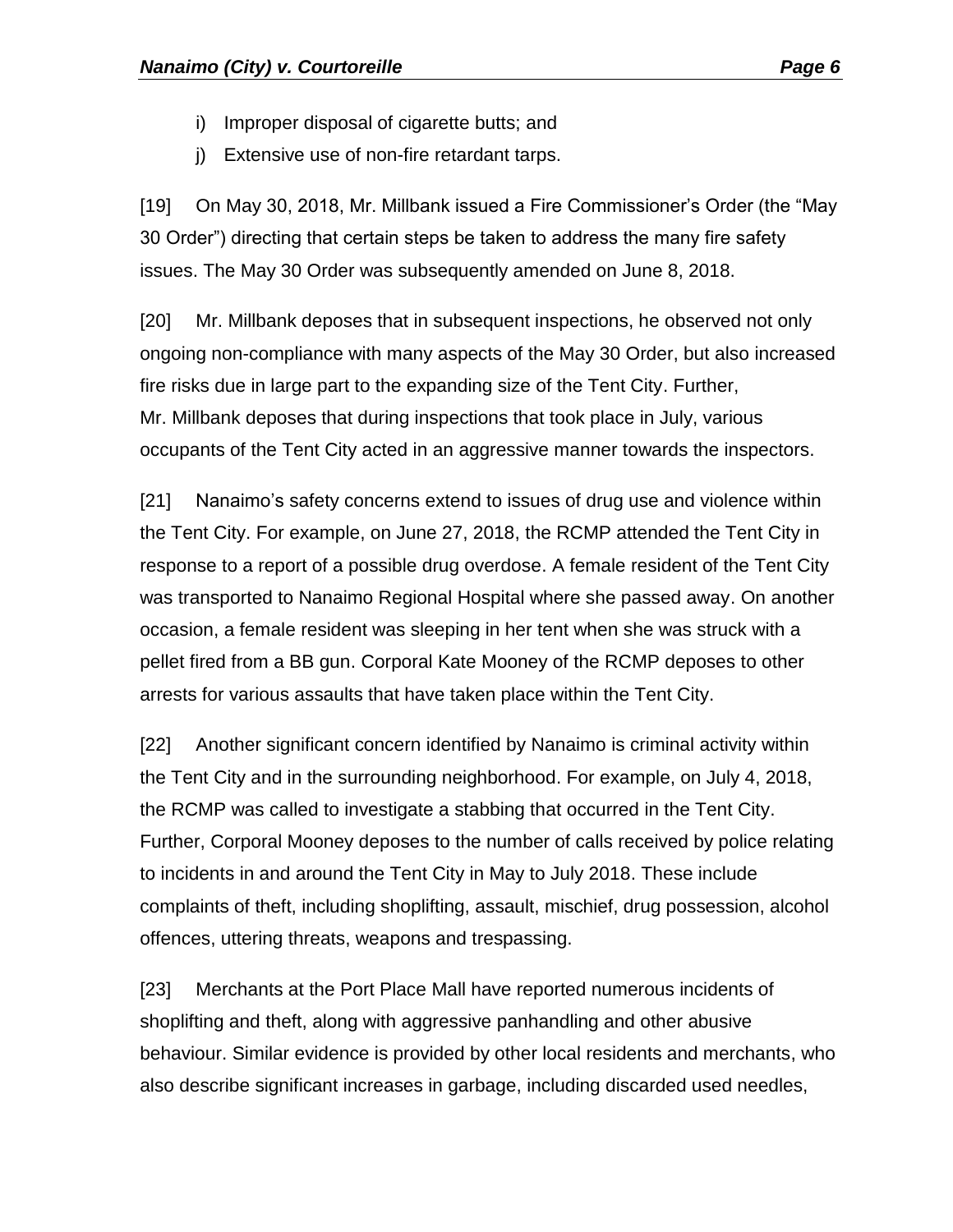[24] Other concerns identified by Nanaimo include the presence of underage youth in the Tent City, unsanitary conditions, the presence of weapons and a general deterioration in the Tent City structure and leadership.

[25] With respect to this last point, a number of deponents who have interacted regularly with the Tent City occupants since its inception have described the changes they have observed over time. For example, Corporal Laberge states in his affidavit sworn July 12, 2018:

As time progressed, the individuals who were ostensibly present and speaking on behalf of the occupants of the tent city began to change. Several of the organizers who had been "front and centre" whenever we entered the site was [*sic*] no longer present…

By mid-June, 2018, the context of Tent City had changed substantially from when it had been initiated. On June 18, 2018, Bike Patrol officers counted a total of 115 tents or sleeping shelters on the site, a number of vehicles and a fifth-wheeler trailer. There were many people occupying or visiting the site that my colleagues and I had never seen before, even as "known" homeless.

…

The present state of the Tent City is much different from what it was in its inception in May. The conditions and environment had steadily deteriorated over time as the number of occupants has increased. My conclusion is based on the following which I have observed during my numerous visits:

- a. the presence of ostensible leadership, structure and order at the site is now less evident and completely absent at times;
- b. there are regular incidents of violence and assaults involving weapons and bodily harm, and conflicts among occupants;
- c. illicit drug use is more rampant,
- d. the Tent City site is now occupied by numerous people known by the RCMP to be drug dealers…
- e. there are regular incidents of drug overdose;
- f. I have observed a large number of discarded needles on the Tent City grounds during my attendances;
- g. A number of occupants are accumulating and hoarding materials which may pose a fire and safety hazard, and existing fire safety orders are being contravened…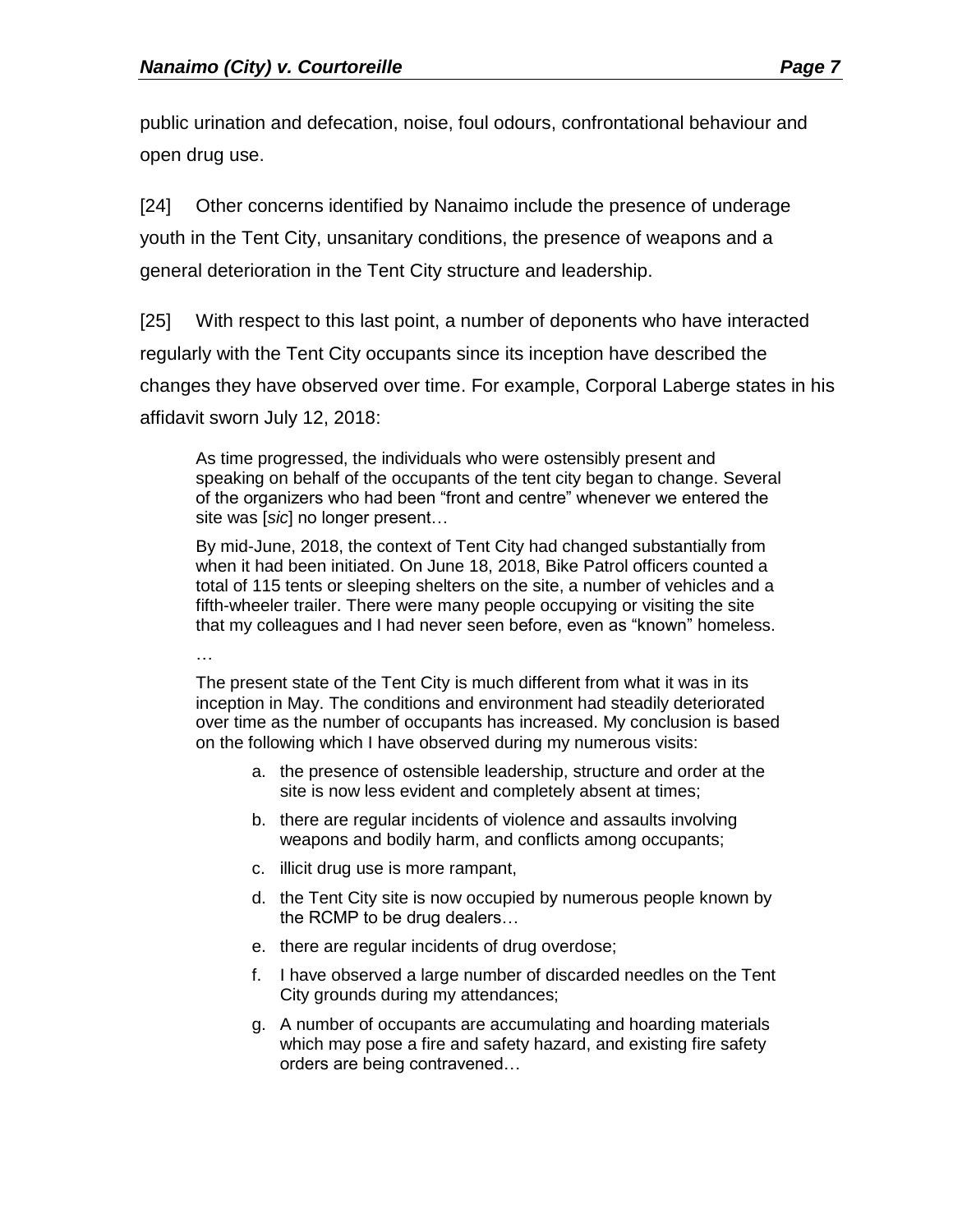[26] At the close of the Petition hearing, I granted an interim order requiring compliance with the May 30 Order. Subsequently, Nanaimo brought on an application to address ongoing safety issues and sought a police enforcement clause based on alleged non-compliance with the interim order. While I declined to grant the police enforcement clause, Nanaimo's evidence filed in support, particularly that of Mr. Millbank, indicated numerous ongoing safety issues.

## *Benefits Identified by the Respondents*

[27] The respondents also filed extensive evidence from both organizers, supporters and residents of the Tent City and from local citizens. As indicated above, these individuals tout the many benefits they perceive from the Tent City.

[28] A significant benefit identified by homeless individuals is that the Tent City provides them with a secure place to store their possessions, something that is lacking in shelters or city parks. For example, Elizabeth van Aert deposes:

It is very helpful not having to carry my stuff with me and not having to move my tent. Not having to move my stuff at DisconTent City and carry it with me is awesome. Instead of having to tear down and worry about bringing my stuff around with me and being able to leave and do my stuff is so much less stressful.

[29] Many residents spoke of the value they attach to the sense of community that they experience in the Tent City:

Here at Discontent there is safety in numbers. When homeless people are forced to be alone in dark alleyways spread throughout Nanaimo they are at much more risk of getting robbed, raped or beaten. I have seen homeless people in this town assaulted many times because they are poor.

…

I have community here. I feel normal because I have a place to call home. I have somewhere to sleep and rest. I can get 8 hours of sleep. This has made my life more stable mentally. I am more clear minded and better able to care for myself. If Discontent got shut down I would be back to living on the streets and sleeping in doorways and alleyways doing whatever I can to find shelter (Angela Renee McGonigle).

[30] Safer conditions for drug use and access to harm reduction supplies is also a prevalent theme in the affidavits: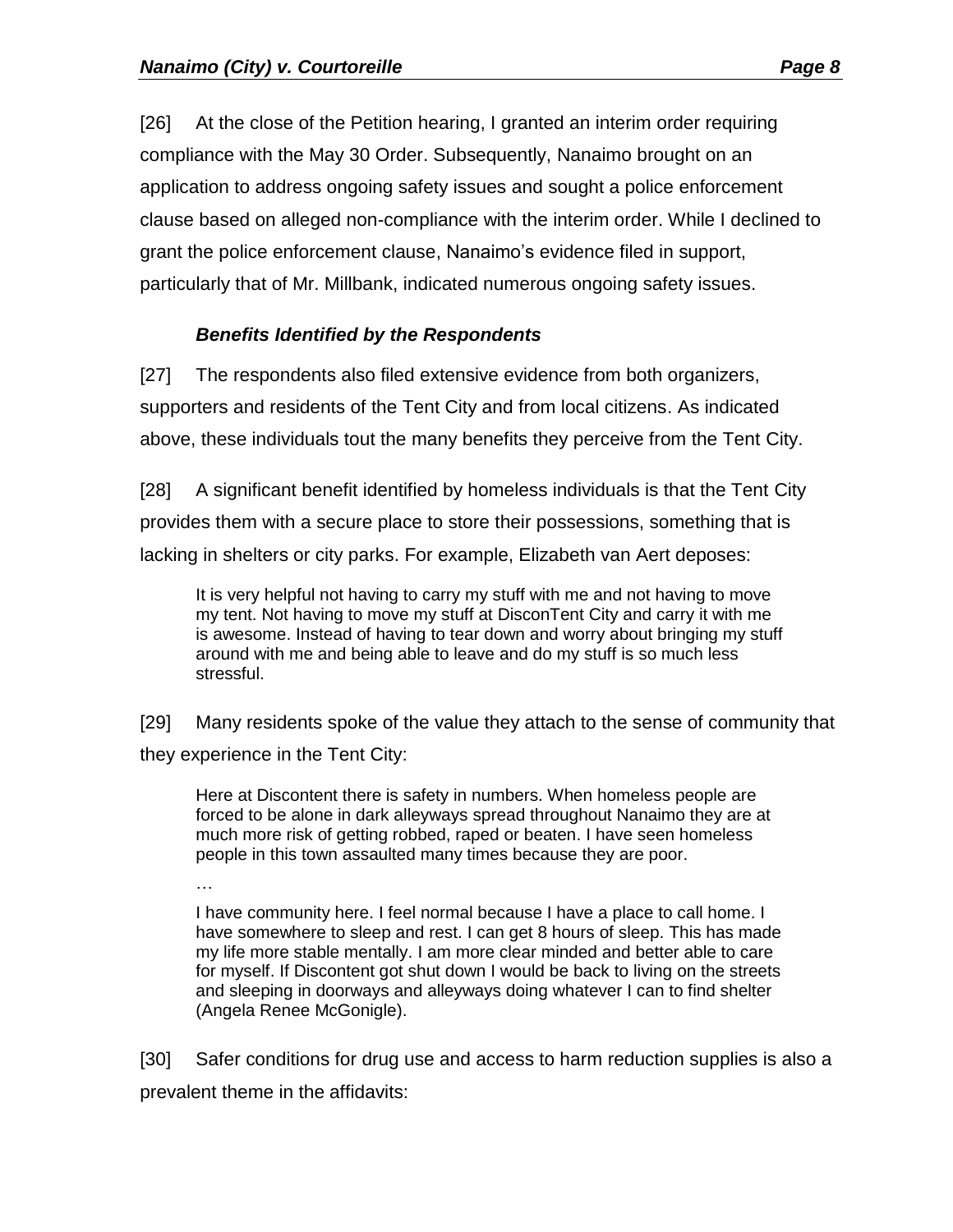Harm reduction supplies are more easily available here. I am a member of the harm reduction committee and when we need supplies I go to the OPS or Harris House and pick up rigs, swabs, and sharps containers. I regularly get narcan kits as well. We have set up our own safe injection site at the camp and I have been helping to keep the site clean and I pitch in by volunteering to be with people when they are using (Angela Renee McGonigle).

…

I am currently employed with S.O.L.I.D. Outreach as a harm reduction worker in DisconTent City. For a couple hours every week, I walk around camp and hand out clean using supplies and other resources people at camp might need. My work also involves sitting and talking to residents of DisconTent City, and picking up dirty rigs. People have better access to clean supplies here than they would on the streets because of the work of S.O.L.I.D. and other organizations including the street outreach nurses who come by and offer supplies (Robert Wayne Barker).

[31] Various residents spoke of the efforts made to provide structure and

organization at the Tent City:

We're taking care of the camp. When a crime has been reported, we follow up on it and mediate diplomatically. People clean up after themselves. We do perimeter checks, safety checks, and wellness checks. All to take care of the camp. A council was recently elected to increase organization of the camp. It's hard to give people positions of power when you're not sure exactly how trustworthy they are, so we're trying to find a balance (Darcy Kory).

…

I have attended every camp council meeting that has been held. Typically one is held everyday, sometimes two. At these meetings we discuss requests of the community, fire department, police and other camper requests. We strategize how best to communicate information to other campers and how to comply with requests from officials that come into the camp (Jonathan Womacks).

[32] Other benefits identified by residents include fewer negative interactions with police, better access to information and community services and access to cooking and bathroom facilities.

[33] In terms of the impact of the Tent City on neighboring residents and businesses, a number of individuals have deposed that conditions in the area adjacent to the Tent City have in fact improved:

My observations of downtown as I enter and leave my studio (both day and night) has been that the downtown seems quieter and calmer, with fewer people in Diana Krall plaza in the evening and fewer people sleeping in the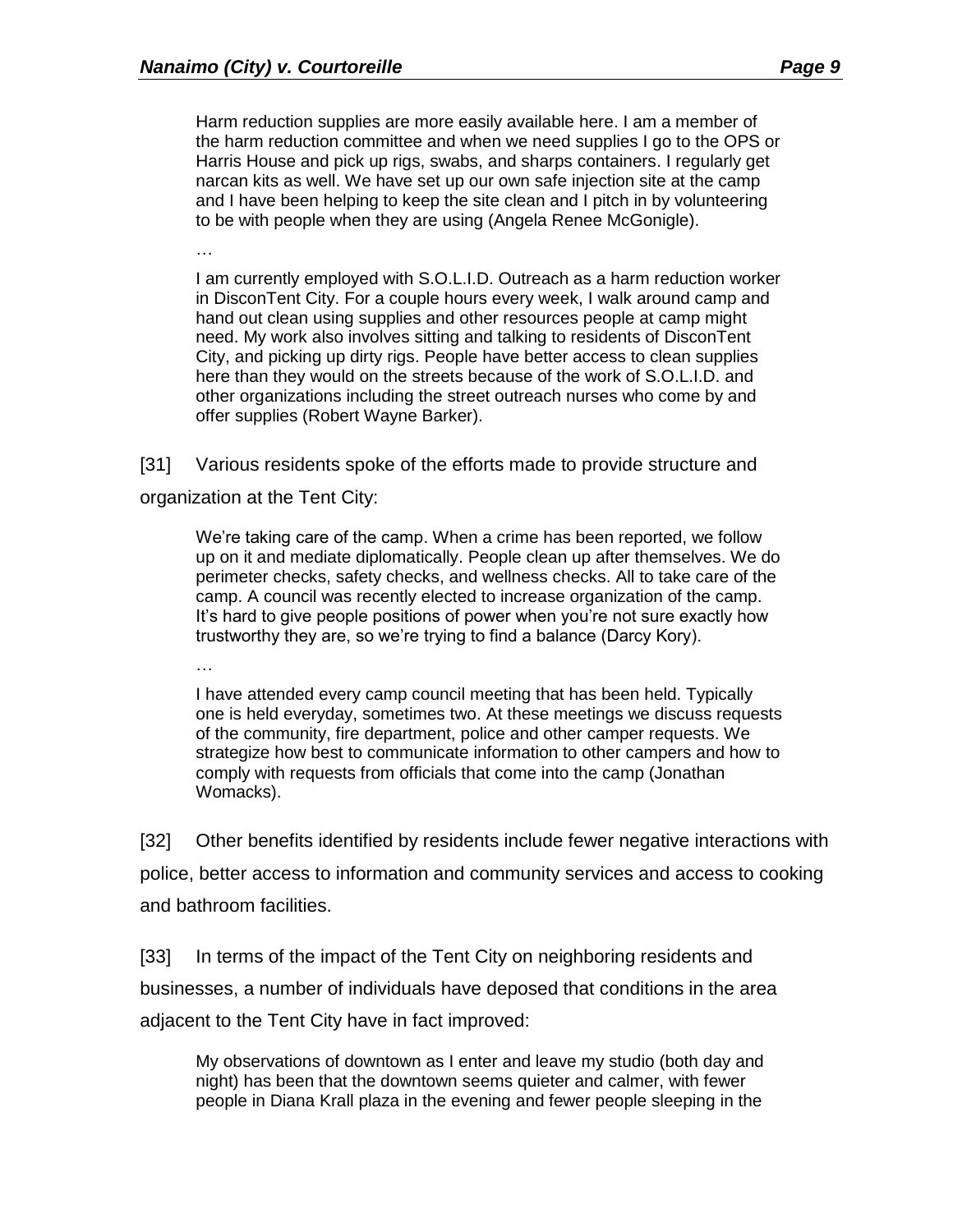alcoves, doorways and bank kiosks. My studio has not been affected by Discontent City and I would assert that it has been a positive for downtown (Arlen Thompson).

…

I have noticed that since the camp was set up that there are fewer homeless people sleeping around town, under the bridge, in the parks and on the streets. There are fewer people begging on Commercial Street. The camp appears to be a safe place for vulnerable people…

Until recently we have [*sic*] to deal with a huge amount of garbage and often needles in the parking lot next to our bookstore. Nicol Street is often strewn with debris. Since the camp started, both our parking lot and the street have been cleaner. I think the campers are also cleaning beyond the camp gates and up our street and I am appreciative (Diane Ruth Brown).

#### **Alternatives to the Tent City**

[34] Other tent city cases have considered the existence of alternative

arrangements for sheltering homeless individuals. Here, Nanaimo has in place a

policy permitting temporary overnight camping in certain designated parks.

[35] Cheryl Kuczerski, Nanaimo's Acting Manager, Community Liaison of the

Bylaw, Regulation and Security Division, describes the policy in these terms:

There are public parks in the City where genuinely homeless people may erect tents for temporary overnight occupation. Since the British Columbia Supreme Court decision in *Abbotsford v. Shantz*, the City has permitted temporary overnight abode in three public parks as follows:

- i) Bowen Park;
- ii) Colliery Dam Park; and
- iii) Pioneer Park….

Caledonia Park which is directly across the street from Bowen Park also has shower facilities…

…

The City has a policy to permit homeless people to erect temporary overnight shelter provided they dismantle their tents and depart by 9:00 a.m. each morning.

[36] Another factor considered in the case law is the number of available shelter spaces in comparison to the number of homeless people. John Horn, a social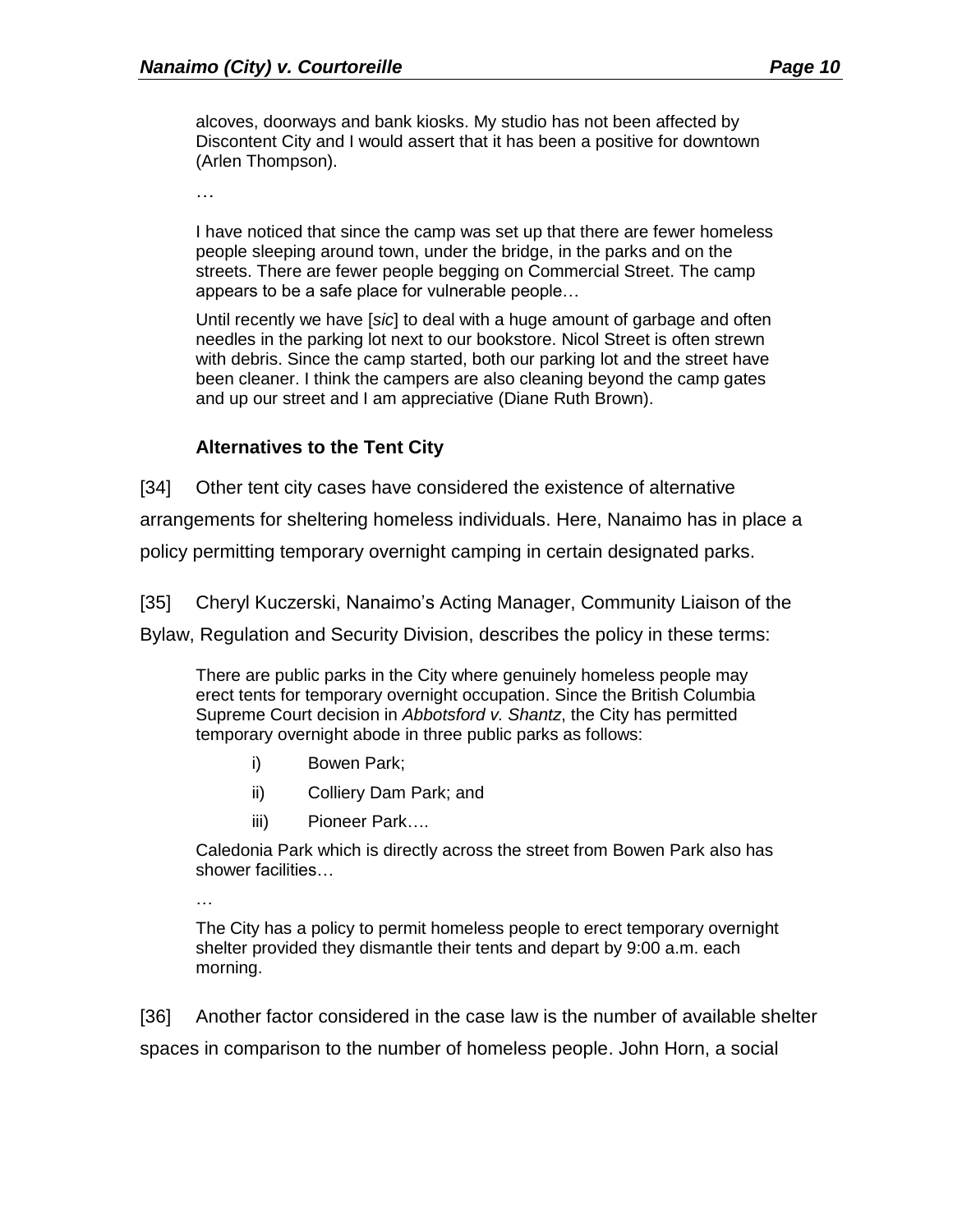planner with the city, deposes that there are two emergency shelters operating yearround in Nanaimo:

- a) The New Hope Centre operated by the Salvation Army which provides 23 emergency shelter beds for males 19 years of age and older; and
- b) Samaritan House operated by the Island Crisis Care Society which provides 14 emergency shelter beds, 6 supportive housing beds, and 6 transitional beds for women.

[37] According to Mr. Horn, in May 2018, the New Hope Centre had 99% occupancy. From June 1-15, 2018, it had 85% occupancy. In May 2018, Samaritan House had three separate days in which there was one open bed.

[38] In addition, the First Unitarian Fellowship of Nanaimo operates a cold-weather shelter that is open from November 1 to March 31 and provides 24 emergency shelter beds. The number of beds is increased to 30 when the temperature goes below -2 degrees Celsius.

[39] The evidence does not establish with any precision the number of homeless people in Nanaimo. Sarah Miller, a local constituency assistant, refers in her affidavit to a report published by the Nanaimo Homeless Coalition setting out the results of a "point in time" homeless count conducted April 18, 2018, which identified 325 homeless people in Nanaimo. Ms. Miller suggests that the number of homeless people is actually far larger when the "hidden homeless" are accounted for. Hidden homelessness is defined in the point in time report as including "those who are living in temporary accommodations, time-limited housing or whose tenancy is to be terminated."

[40] These numbers have not been substantiated by any admissible evidence, however Nanaimo's own evidence (Millbank Affidavit #2) estimates the number of tents in the Tent City at 140 and the number of people upwards of 200. While it cannot be determined how many of the people in the Tent City are in fact homeless,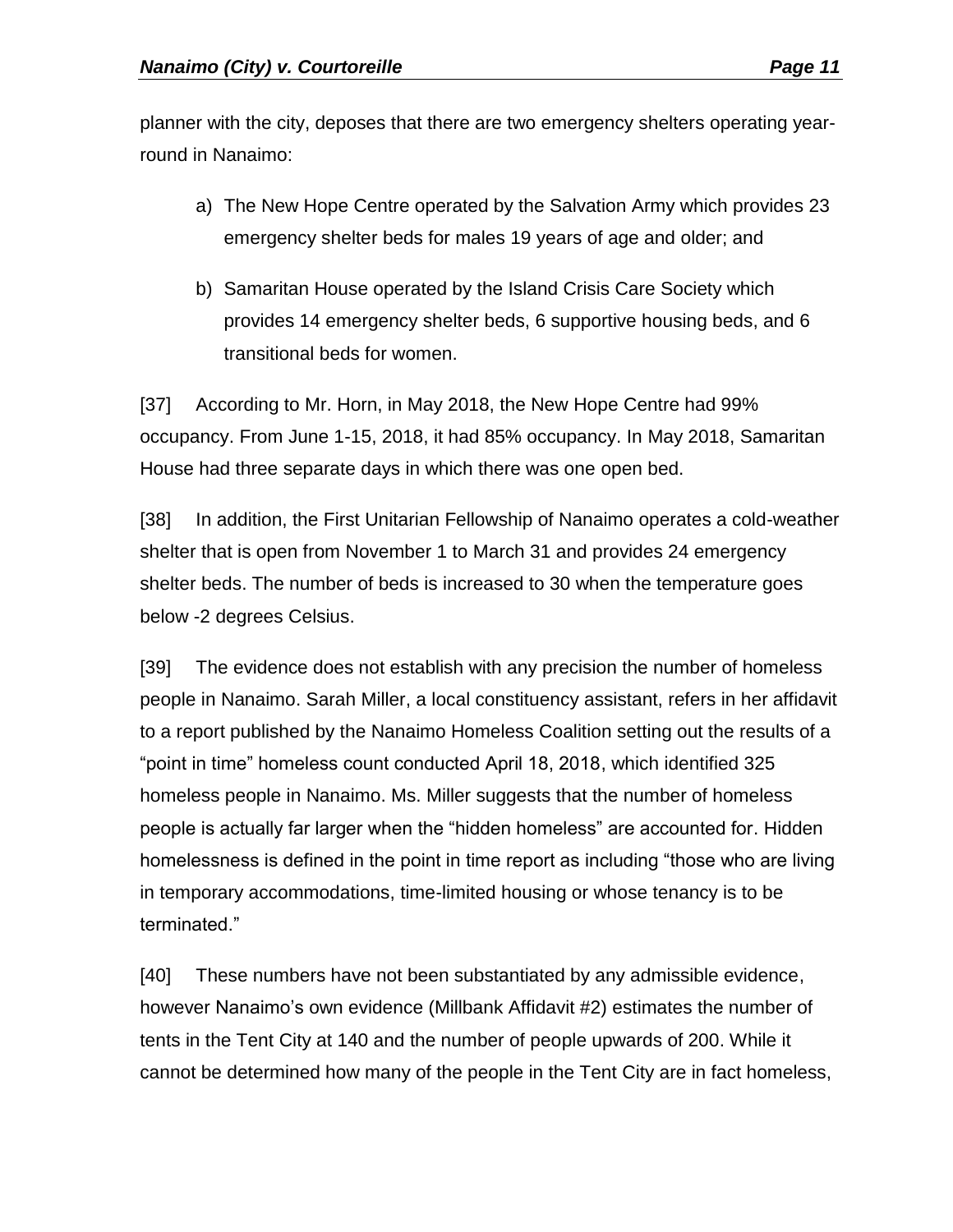it can fairly be assumed that the number of homeless people in Nanaimo exceeds the number of available shelter beds.

#### **Analysis**

#### **General Observations / Evidentiary Issues**

[41] This case joins a growing list of cases in which the courts have been called upon to address conflicts arising between the needs of homeless people for adequate housing or shelter and the ability of public authorities to reasonably manage lands falling within their jurisdiction: see *Victoria (City) v. Adams*, 2008 BCSC 1363 at para. 1, var'd 2009 BCCA 563 [*Adams*]).

[42] As these cases illustrate, and as is demonstrated on the evidence filed in this specific case, homelessness is a multi-faceted social problem with no one cause and for which there is no single or obvious solution. It is also an issue that engenders strong feelings, both on the part of homeless people and advocates who decry the lack of available services and housing options, and in local citizens and merchants who deal with the manifestations of homelessness on a daily basis.

[43] That divide is apparent in the numerous affidavits filed by both parties, some of which I have referenced above. The respondents rely on the different perspectives provided in the contrasting affidavits to argue that there are conflicts in the evidence that can only be resolved at a full trial.

[44] For its part, Nanaimo submits that much of the affidavit evidence submitted by the respondents is inadmissible in that the affidavits are replete with conjecture, opinion, hearsay and argument.

[45] I agree that there are problems with many of the respondents' affidavits, however the same concern extends to many of the affidavits filed by Nanaimo, in which affiants offer their opinions about the impacts of the Tent City.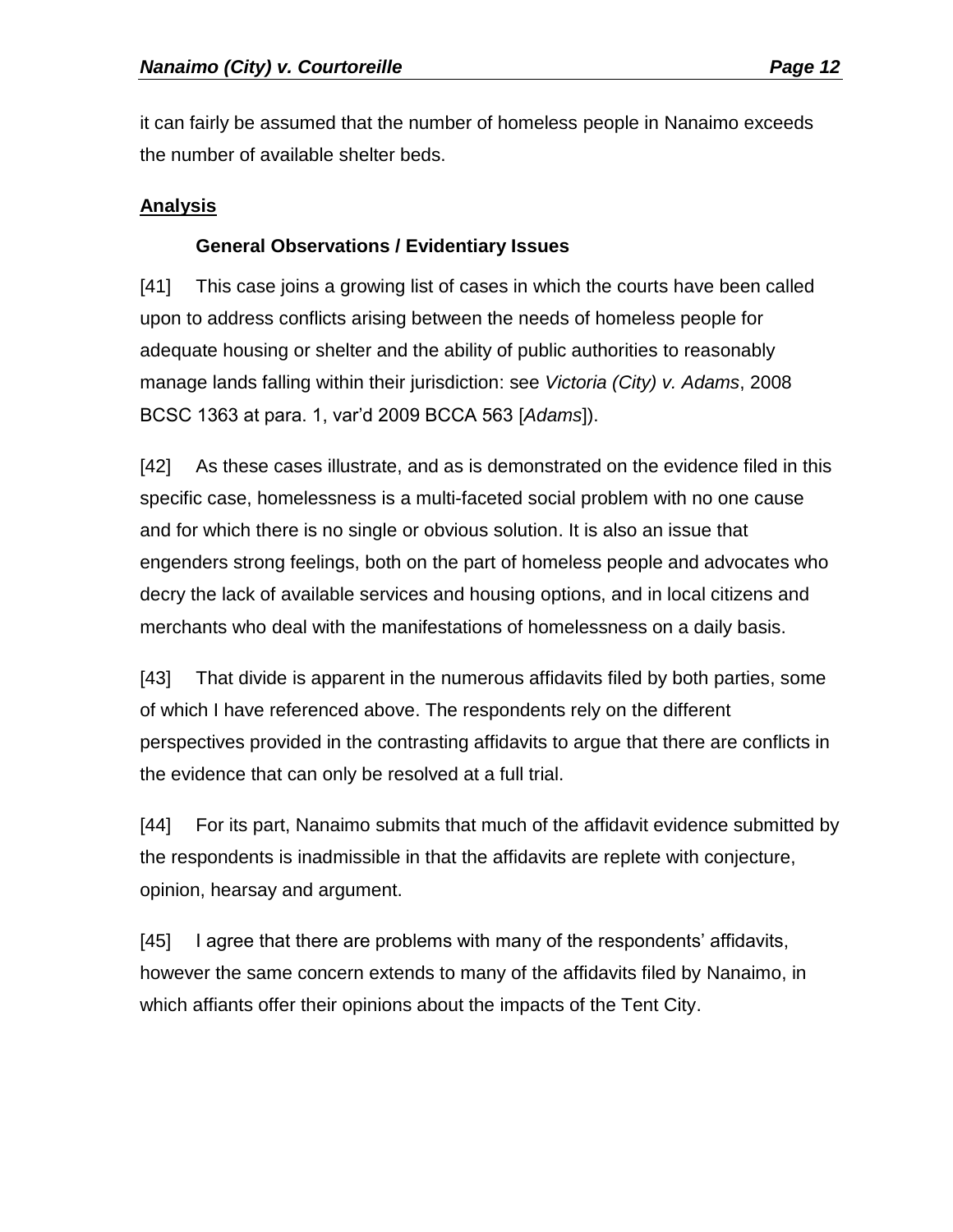[46] For most of these affidavits, I have simply considered them for what they are — evidence of the different views of community members about the Tent City, which again underscores the complex and multi-faceted nature of the homelessness issue.

[47] One affidavit that I do find inadmissible is that of Bernadette Pauly, a registered nurse and researcher, who offers extensive opinion evidence about the effects of homelessness and the benefits of Tent City type arrangements. The affidavit does not comply with the requirements for admissible opinion evidence set out in Rule 11-6 and is therefore not properly in evidence.

#### **Can Nanaimo Obtain a Final Order in This Summary Proceeding?**

[48] The respondents take the position that this matter should have been brought by a notice of civil claim rather than by way of a petition. They submit further that this application should be treated as an application for an interlocutory injunction and that the hearing of Nanaimo's application for a final order should be referred to the trial list. The respondents again say that there are considerable conflicts in the evidence that can only be resolved by a proper trial. They say further that a summary petition proceeding is inappropriate for dealing with the sorts of complex issues, including under the *Canadian Charter of Rights and Freedoms*, Part I of the *Constitution Act, 1982*, being Schedule B to the *Canada Act 1982* (U.K.), 1982, c. 11 [*Charter*], that arise in this case.

[49] Nanaimo submits that it is applying for a final order to enforce its Zoning Bylaw, which is intended to be a summary process brought by petition. It submits that there is no basis for referring this matter to the trial list.

[50] While a summary proceeding will often be appropriate for dealing with straightforward bylaw infraction or zoning matters, the issues that arise in this case are more complex. In particular, the response to petition filed by the respondents raises constitutional issues concerning the *Charter* rights of homeless people.

[51] It is worth noting that the constitutional issues are not clearly framed in the response to petition and the response does not articulate any specific grounds on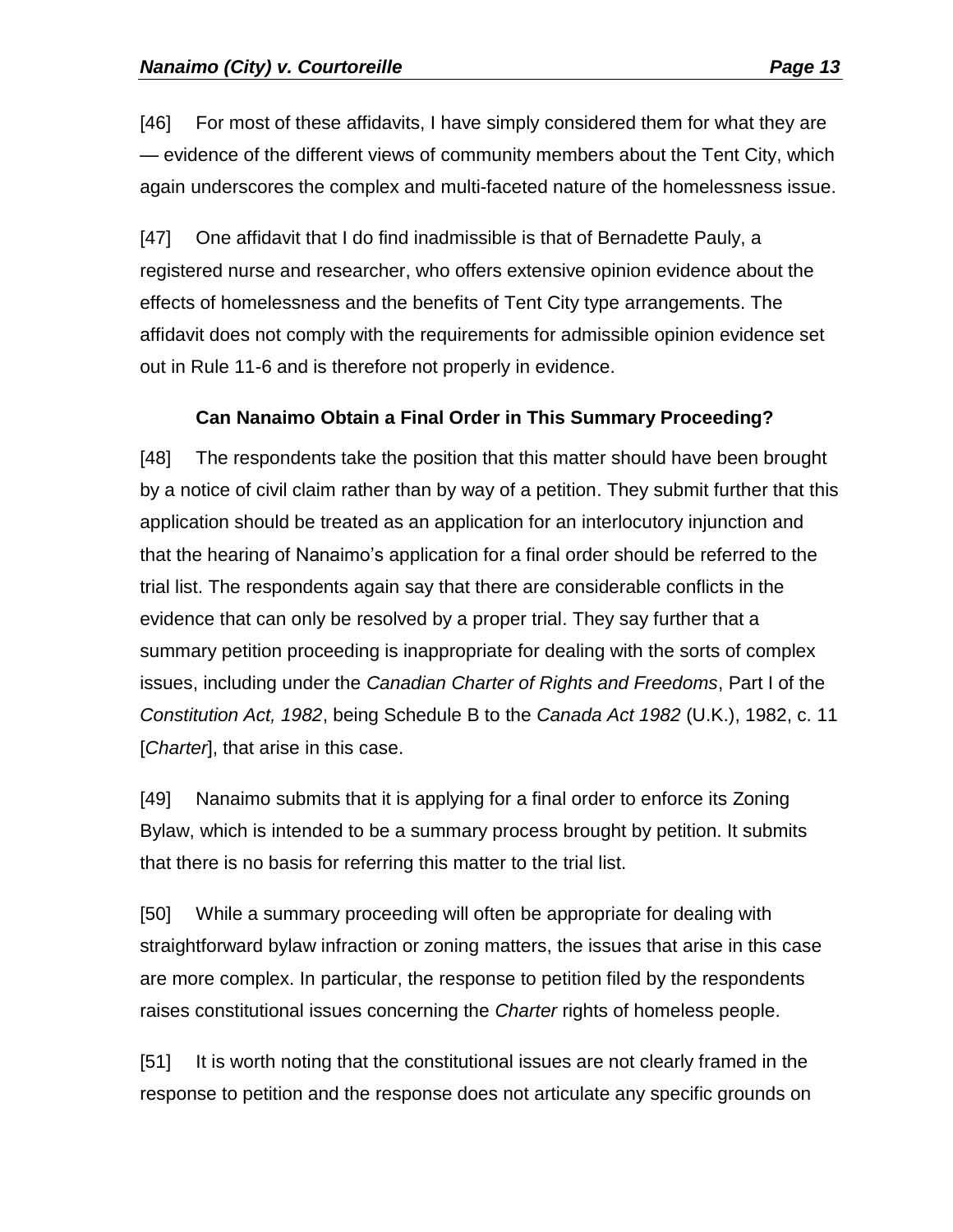which Nanaimo's Zoning Bylaw may be found unconstitutional. Rather, it speaks in generalities:

Part 5: LEGAL BASIS

2. The remedy that the City is asking for raises issues in relation to the *Canadian Charter of Rights and Freedoms, Part I of the Constitution Act, 1982* …rights of the Petition Respondents, specifically Section 7 rights of Life, Liberty and Security of the Person.

…

…

10. The City seeks to force homeless people out of a camp they call home in circumstances where they have nowhere else to go. This prohibition engages their section 7 and 15 *Charter* rights, and if the Bylaws that the City is claiming to have been violated are found to be unconstitutional, the Bylaw cannot stand, to the extent that such rights are violated.

[52] These allegations echo the grounds advanced in many other tent city cases, where the constitutionality of municipal bylaws has been directly challenged on the basis that they subject homeless people to conditions that potentially harm their physical and psychological well-being.

[53] Paragraph 12 of the Factual Basis section of the response to petition is also instructive:

Allowing overnight camping in parks is insufficient to allow the City's homeless, including the Petition Respondents to meet their basic needs. The application respondents require space where they can sleep, rest, shelter, stay warm, eat, wash, attend to personal hygiene, and protect their personal safety and their belongings as it is not possible for the application respondents to carry their possessions with them every day.

[54] The essence of this allegation is that Nanaimo's current approach to accommodating homeless people by allowing them to erect temporary overnight shelters in public parks is not sufficient to adequately meet those individuals' *Charter*  rights. This position arguably seeks to expand the scope of the protection afforded to homeless people under s. 7 of the *Charter* as defined in previous tent city cases, which is the right to erect basic shelters on a temporary, overnight basis: see e.g. *Adams* at para. 100.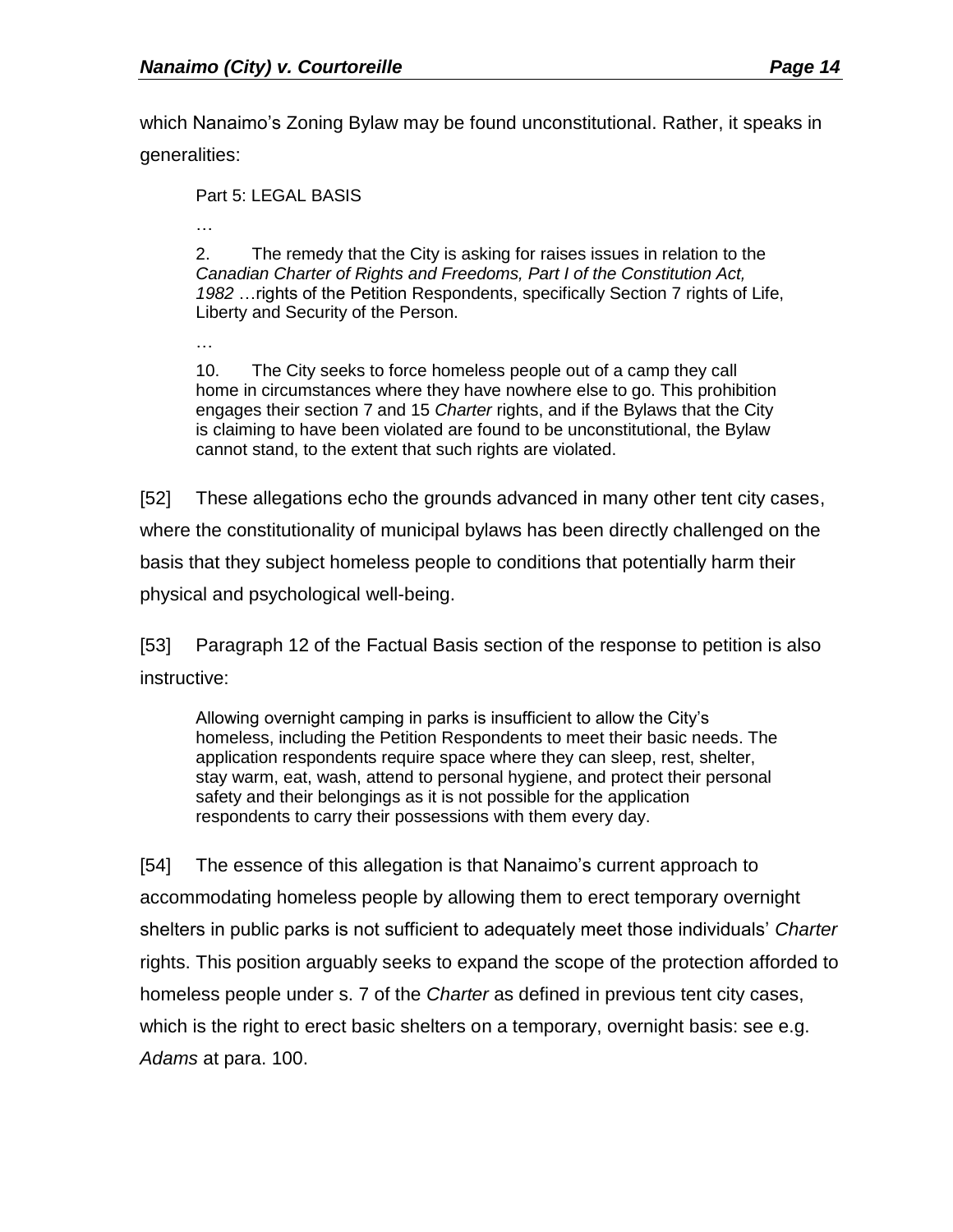[55] In my view, it is neither possible nor appropriate to determine the constitutional issues that arise in this case in a two-day summary proceeding and on the evidentiary record as it currently exists.

[56] Various courts have expressed similar concerns. For example, in *Schooff v. Medical Services Commission*, 2009 BCSC 1596, rev'd in part 2010 BCCA 396, Madam Justice Smith held that a petition proceeding was inappropriate for determining complex issues concerning the constitutionality of certain sections of the *Medicare Protection Act*, R.S.B.C. 1996, c. 286. She said at para. 35:

These proceedings are at an early stage, and there must be some flexibility as they evolve. However, this much is already clear. It will be necessary to find facts in a complex area, on the basis of rigorously-contested evidence, in order to consider properly the Constitutional Issues that the Plaintiffs raise, both as to whether there is a section 7 *Charter* infringement, and, if so, whether such infringement is justifiable under s. 1. Although I do not doubt that the experienced counsel involved in this case could devise ways to present the case through affidavits including those of experts, with exhibits and written arguments, there is every prospect that the volume of material will be very extensive. I note the difficulties inherent in summary proceedings where there are complex issues and a large volume of material (see *Simon Fraser Student Society v. Canadian Federation of Students* at para. 16-22). I further note that significant expert evidence can sometimes be more effective in assisting the Court when given by the expert in the courtroom because there is the opportunity for responses to questions by the Court…

[57] Mr. Justice Willcock, as he then was, expressed similar views in *L'Association des parents de l'ecole Rose-des-Vents v. Conseil scolaire francophone de la Colombie-Britannique*, 2011 BCSC 89, where he underscored the importance of the evidentiary record in *Charter* and constitutional cases. He said at paras. 41-42:

[41] *Charter* and constitutional cases, however, raise broader issues than judicial review cases that are not founded upon constitutional arguments. They affect strangers to the litigation and may require the decision maker to seek a broader evidentiary foundation than required to address a mandamus application that is not founded upon a breach of a constitutionally-protected right.

[42] Where the respondent to a petition has yet to file affidavit evidence the court may be unable to say, upon an application to move a petition to the trial list, whether there will be a factual dispute*.* In *Vancouver (City) v. Zhang*, 2006 BCSC 2023, aff'd 2007 BCCA 280, Stromberg-Stein J. held at para. 12: "Simply because constitutional issues are raised does not require an automatic referral to the trial list." However, in constitutional cases, the courts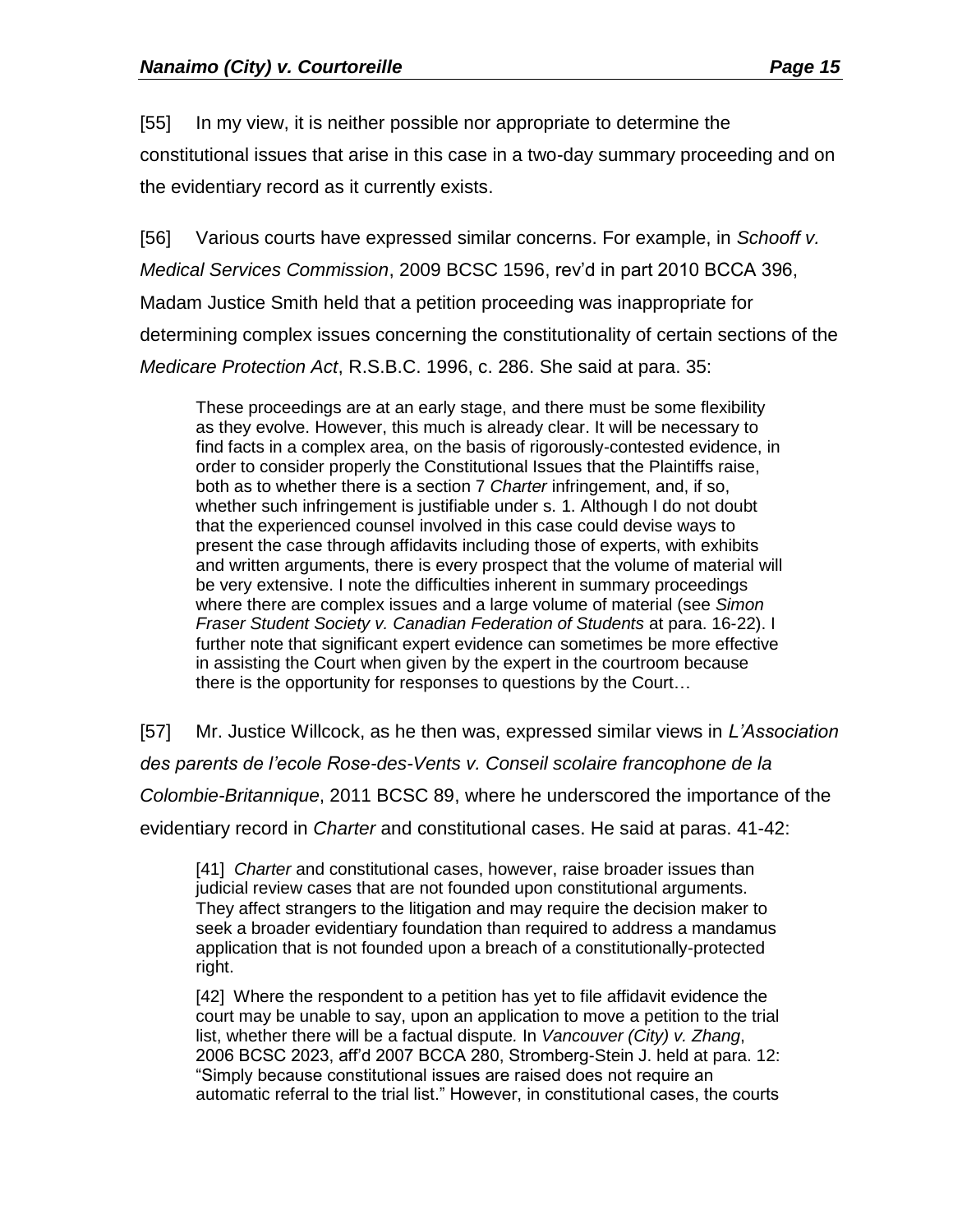should satisfy themselves that there will be a sufficient factual underpinning for determining questions that may have a social and political impact beyond the parties to the litigation. In *MacKay v. Manitoba*, [1989] 2 S.C.R. 357, Cory J., for the Court, wrote at p. 361:

*Charter* cases will frequently be concerned with concepts and principles that are of fundamental importance to Canadian society. For example, issues pertaining to freedom of religion, freedom of expression and the right to life, liberty and the security of the individual will have to be considered by the courts. Decisions on these issues must be carefully considered as they will profoundly affect the lives of Canadians and all residents of Canada. In light of the importance and the impact that these decisions may have in the future, the courts have every right to expect and indeed to insist upon the careful preparation and presentation of a factual basis in most *Charter* cases. The relevant facts put forward may cover a wide spectrum dealing with scientific, social, economic and political aspects. Often expert opinion as to the future impact of the impugned legislation and the result of the possible decisions pertaining to it may be of great assistance to the courts.

[58] Mr. Justice Willcock was considering an application to refer a petition to the trial list, however he declined to do so in the specific circumstances of that case.

[59] In the present case, I am satisfied that it is appropriate to refer Nanaimo's petition to the trial list, in accordance with Rule 22-1(7) and to treat the present application as an application for an interim injunction.

[60] I find support for proceeding in this fashion in the fact that of the many tent city cases that have come before this Court in recent times, I am not aware of any that have proceeded by way of a summary petition directly to the final order stage. Rather, such cases are typically brought by way of an action with the relevant governmental authority applying for an interlocutory injunction.

[61] I discuss a number of those cases below.

#### **What is the Proper Test for Granting an Injunction?**

[62] Nanaimo submits that the test that governs statutory injunctions is the one set out in *Maple Ridge (District) v. Thornhill Aggregates Ltd.,* [1998] B.C.J. No. 1485 (C.A.) [*Thornhill*], leave to appeal to SCC refused, [1998] S.C.C.A. No. 407, while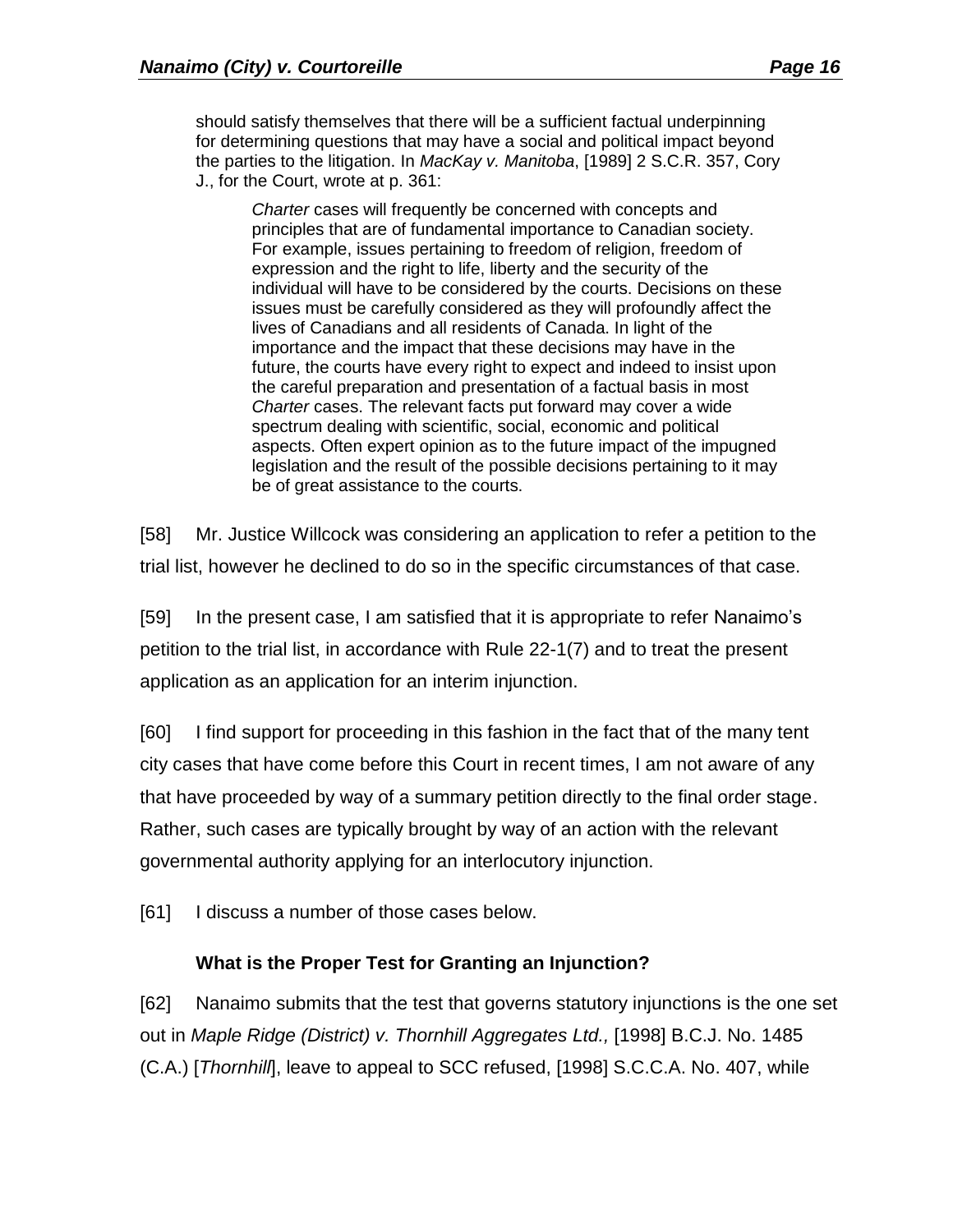the respondents submit that the test is that established in *RJR-MacDonald Inc. v. Canada (Attorney General)*, [1994] 1 S.C.R. 311 [*RJR-MacDonald*].

## *The RJR-MacDonald Test*

[63] In *RJR-MacDonald* the Supreme Court of Canada established a comprehensive approach to injunctive relief including applications for relief in the context of *Charter* applications, building on the framework established in *Metropolitan Stores (MTS) Ltd. v. Manitoba Food & Commercial Workers Local 832,*  [1987] 1 S.C.R. 110 [*Metropolitan Stores*]. At 334, the Court affirmed the three-part test when considering an application for an interlocutory injunction as:

- 1. Is there a serious question to be tried?
- 2. Will the applicant suffer irreparable harm if an application is not granted?
- 3. Does the balance of convenience favour the granting of the remedy?

[64] At 348, the Court summarized the factors to be considered in an application for interlocutory relief in a *Charter* case:

At the first stage, an applicant for interlocutory relief in a *Charter* case must demonstrate a serious question to be tried. Whether the test has been satisfied should be determined by a motions judge on the basis of common sense and an extremely limited review of the case on the merits. The fact that an appellate court has granted leave in the main action is, of course, a relevant and weighty consideration, as is any judgment on the merits which has been rendered, although neither is necessarily conclusive of the matter. A motions court should only go beyond a preliminary investigation of the merits when the result of the interlocutory motion will in effect amount to a final determination of the action, or when the constitutionality of a challenged statute can be determined as a pure question of law. Instances of this sort will be exceedingly rare. Unless the case on the merits is frivolous or vexatious, or the constitutionality of the statute is a pure question of law, a judge on a motion for relief must, as a general rule, consider the second and third stages of the *Metropolitan Stores* test.

At the second stage the applicant must convince the court that it will suffer irreparable harm if the relief is not granted. 'Irreparable' refers to the nature of the harm rather than its magnitude. In *Charter* cases, even quantifiable financial loss relied upon by an applicant may be considered irreparable harm so long as it is unclear that such loss could be recovered at the time of a decision on the merits.

The third branch of the test, requiring an assessment of the balance of inconvenience, will often determine the result in applications involving *Charter* rights. In addition to the damage each party alleges it will suffer, the interest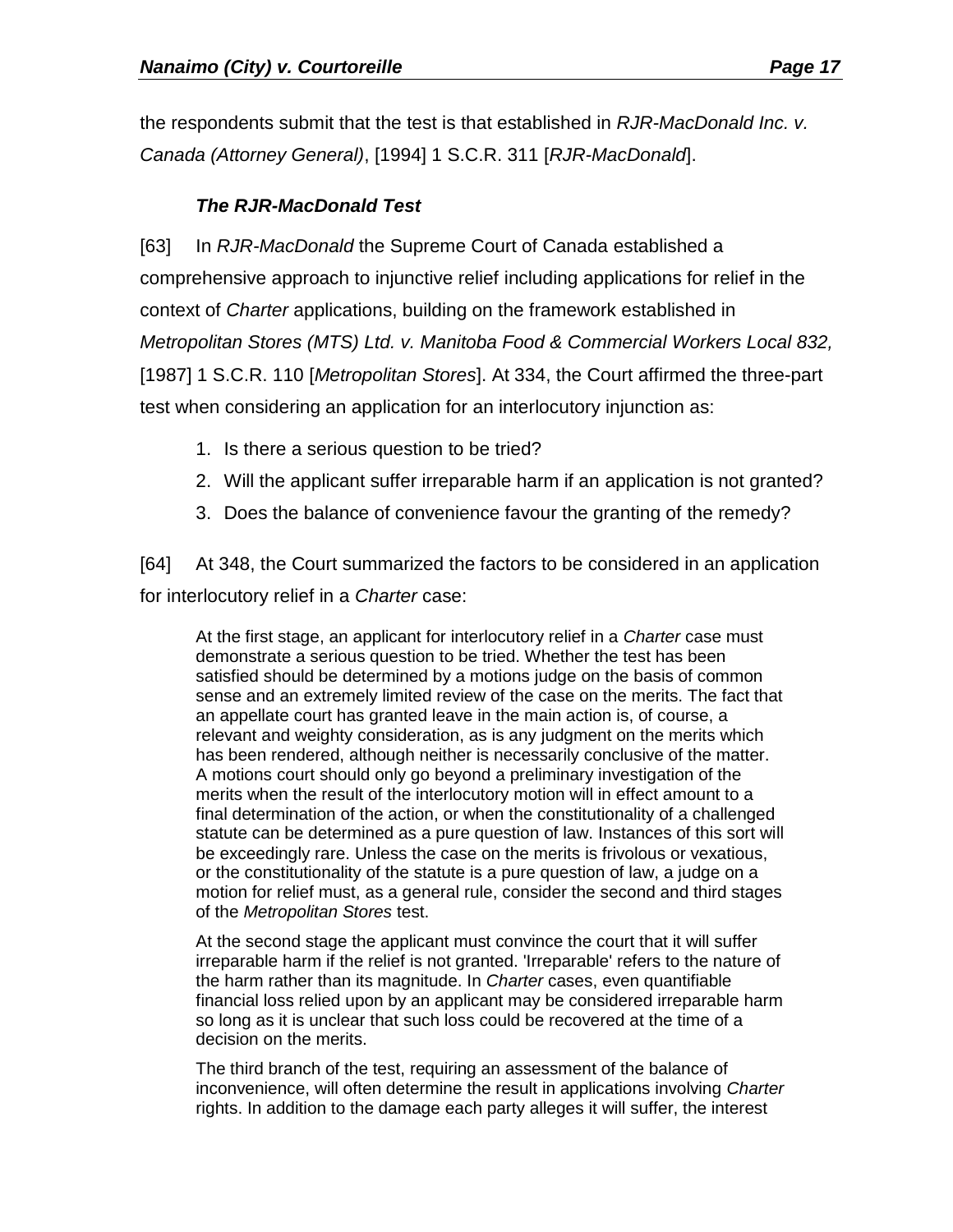of the public must be taken into account. The effect a decision on the application will have upon the public interest may be relied upon by either party. …

#### *The Thornhill Test*

[65] In *Thornhill*, the Court of Appeal considered an appeal by property owners who were enjoined from using a ready-mix cement plant on a gravel pit they owned because the District of Maple Ridge's rezoning of the land in question made such a use incompatible with the new zoning requirements.

[66] The Court of Appeal stated that ordinarily, when a public authority seeks an injunction in respect of an alleged contravention of a public statute, regulation or bylaw, the courts should be reluctant to refuse the application on discretionary grounds. Mr. Justice Cumming stated the principle at para. 9 as follows:

Where an injunction is sought to enforce a public right, the courts will be reluctant to refuse it on discretionary grounds. To the extent that the appellants may suffer hardship from the imposition and enforcement of an injunction, that will not outweigh the public interest in having the law obeyed. See: *Saskatchewan (Minister of the Environment) v. Redberry Development Corp*., [1987] 4 W.W.R. 654 (Sask. Q.B.); aff'd [1992] 2 W.W.R. 544 (Sask. C.A.), where Barclay J. said at p. 660:

I am of the opinion that although I have a discretion under s.18 of the Environmental Assessment Act to refuse the Crown injunction relief, the nature of the discretion to be exercised in such cases appears to differ from that applied in cases between private litigants simply because the court is required to weigh the public interest. The court will rarely conclude that the public interest in having the law obeved is outweighed by the hardship an injunction would impose upon the defendant. It has been held that where the Attorney General sues to restrain breach of a statutory provision and where he is able to establish a statutory provision the courts will be very reluctant to refuse him on discretionary grounds: *A.G. v. Premier Line, Ltd*., [1932] 1 Ch. 303.

In the case of *A.G. v. Bastow*, [1957] 1 Q.B. 514, [1957] 2 W.L.R. 340, [1957] 1 All E.R. 497, Devlin J. held that although the court retains a discretion once the Attorney General has determined that injunctive relief is the most appropriate mode of enforcing the law. Once a clear breach of the right has been shown the court should only refuse the application in exceptional circumstances.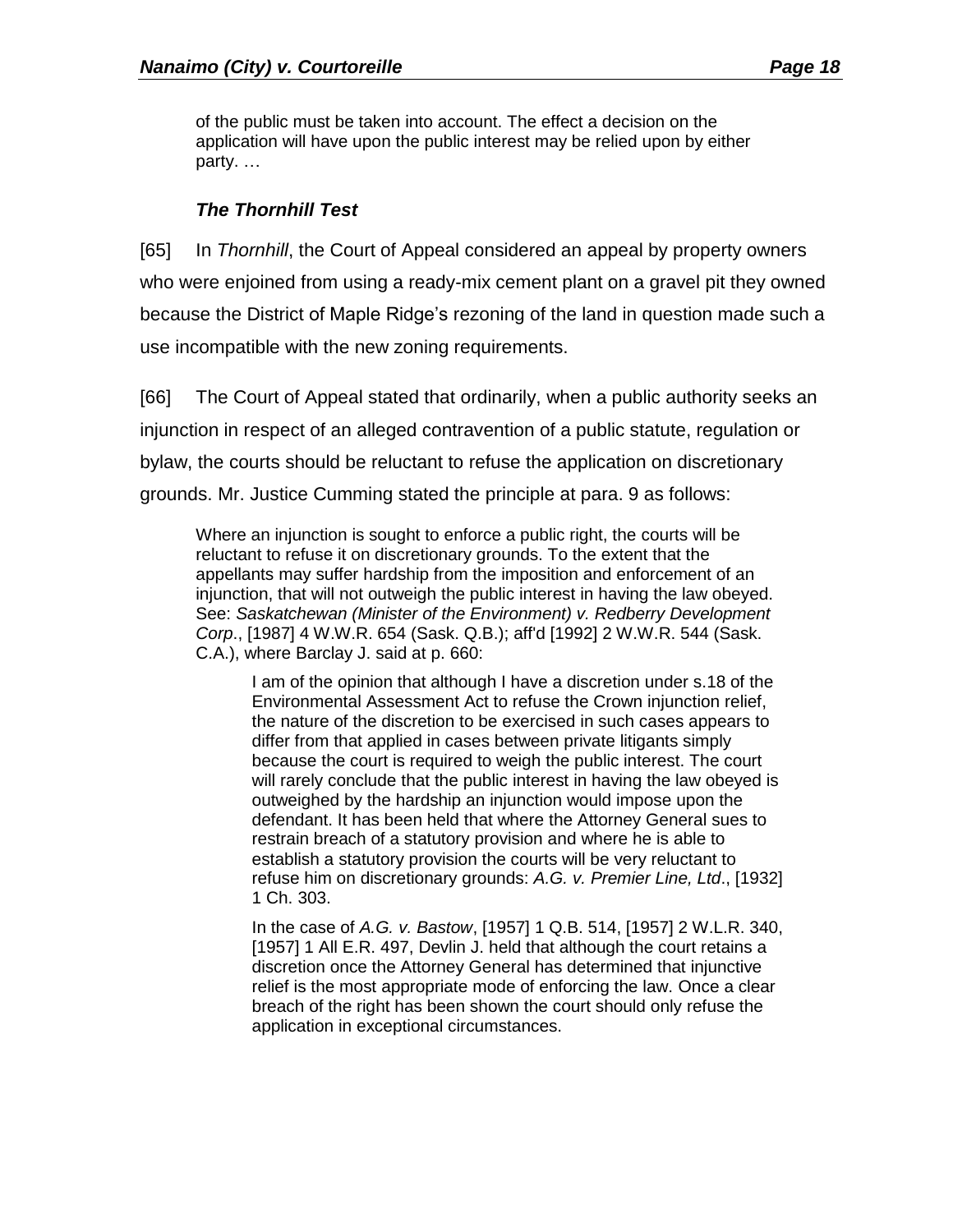In *Vancouver (City) v. O'Flynn-Magee*, 2011 BCSC 1647 [*O'Flynn-Magee*],

Associate Chief Justice MacKenzie, as she then was, summarized the principles

underlying the *Thornhill* test at paras. 26-28:

[26] Although constitutional challenges and other complex arguments may be relevant to the dispute, at the interlocutory injunction stage, pending a trial on the merits, the public interest suggests that the statutory regime or status quo be maintained (*R. v. Bernard*, [2000] N.B.J. No. 138, para. 76; *Okanagan Indian Band*, para. 19).

[27] There is a difference in principle and rationale between an equitable interlocutory injunction and one that is based upon statutory authority. The rationale for not requiring the equitable injunction test where the party seeking the injunction is a municipality, or other elected body, is that when elected officials enact by-laws or other legislation, they are deemed to do so in the public interest at large (*Toronto v. Polai* (1969), 8 D.L.R. (3d) 689 (Ont. C.A.) at p. 697).

[28] Therefore, the irreparable harm and balance of convenience factors are pre-emptively satisfied in ensuring complying with law that is in the public interest (*Thompson-Nicola (Regional District) v. Galbraith*, [1998] B.C.J. No. 1436, para. 2). To the extent that the appellants may suffer hardship from the imposition and enforcement of an injunction, that will not outweigh the public interest in having the law obeyed (*Thornhill*, para 9).

[67] Associate Chief Justice MacKenzie summarized the *Thornhill* test as follows

at para. 30:

…the onus is on the City to show that there has been a clear breach of the by-law. If it does, the court will grant the injunction unless there are exceptional circumstances that permit it to use its narrow discretion to deny it.

#### *Application of the Thornhill and RJR-MacDonald Tests in Subsequent Case Law*

#### *Vancouver (City) v. Maurice, 2002 BCSC 1421, aff'd 2005 BCCA 37*

[68] The *Thornhill* test was accepted and applied in *Vancouver (City) v. Maurice*, 2002 BCSC 1421, aff'd 2005 BCCA 37 [*Maurice*], where the City of Vancouver made an application for a statutory injunction to enforce a city bylaw against 200 people who erected a tent city outside a building in downtown Vancouver.

[69] Mr. Justice Lowry, as he then was, considered the *Thornhill* test at para. 12 and accepted the City's position that where a statutory injunction is sought to prevent ongoing unlawful conduct, considerations that customarily relate to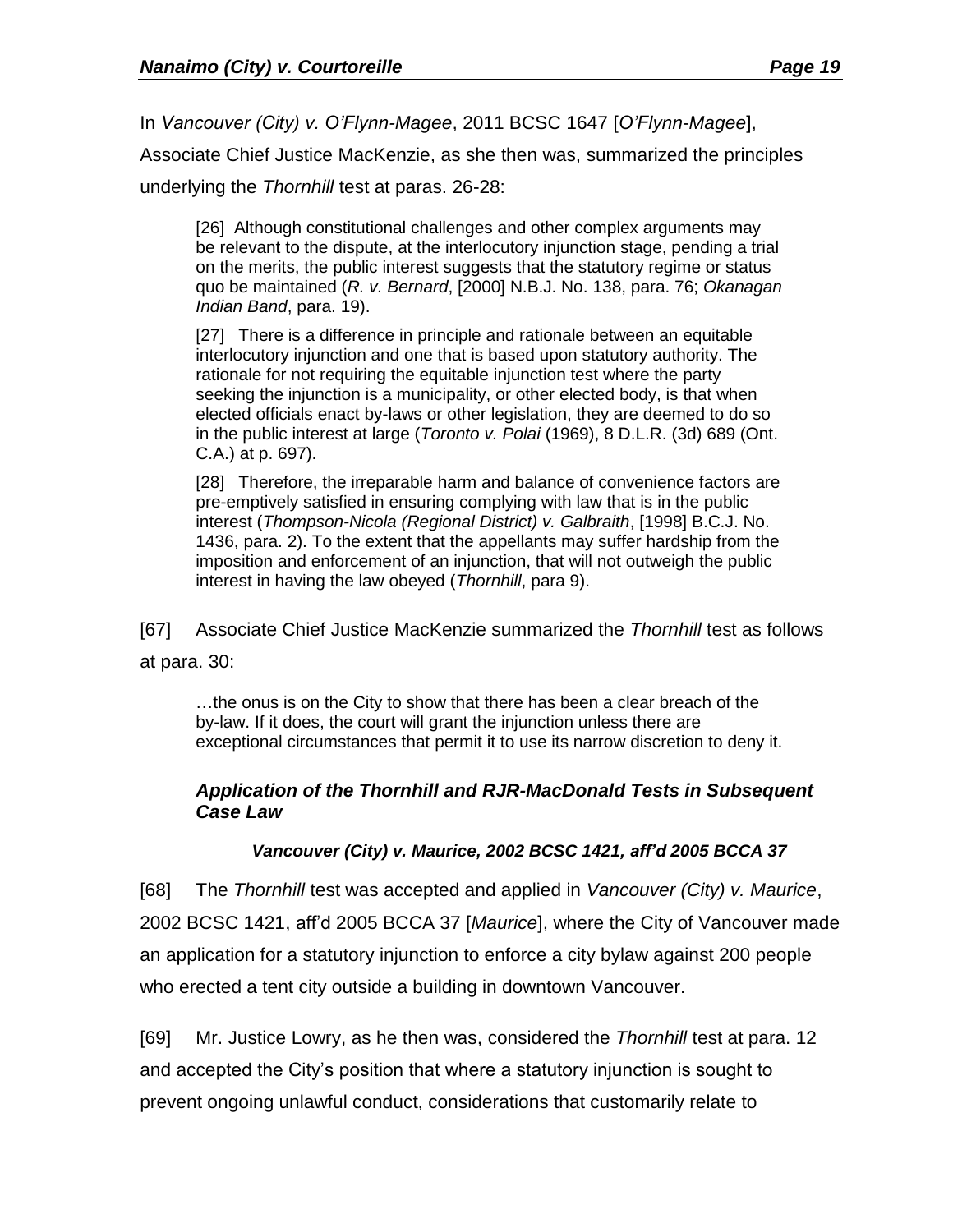assessing the balance of convenience in respect of equitable injunctive remedies do not apply.

[70] At para. 25, Lowry J. stated that while the *Charter* was invoked by the defendants, the defendants did not seek to have the City's bylaw struck down:

The defendants then turn to the *Canadian Charter of Rights and Freedoms***.** They do not, on this application, seek to invoke the *Charter* to have the City's by-law or the applicable provisions of the *Vancouver Charter* struck or read down as being constitutionally invalid. Rather, they say that one or more of the sections of the *Charter* are engaged and that the court must exercise its discretion having regard for *Charter* values.…

[71] Mr. Justice Lowry applied the *Thornhill* test at paras. 27-34 despite the fact that the defendants alleged various *Charter* breaches, and he granted the statutory injunction. In doing so, he held that poverty was not an exceptional circumstance that would entitle the court to deny injunctive relief and that even if the *Charter* applied, it did not justify the defendants' conduct as any obstruction was unlawful.

[72] Mr. Justice Lowry's approach and use of the *Thornhill* test was implicitly upheld on appeal: 2005 BCCA 37, which involved an appeal on procedural issues. Madam Justice Rowles for the Court of Appeal stated at para. 34:

…where a public authority, such as the City, turns to the courts to enforce an enactment, it seeks a statutory rather than an equitable remedy, and once a clear breach of an enactment is shown, the courts will refuse an injunction to restrain the continued breach only in exceptional circumstances: *Maple Ridge (District) v. Thornhill Aggregates Ltd.* (1998)...

## *Vancouver Parks Board v. Mickelson, 2003 BCSC 1271*

[73] In *Vancouver Parks Board v. Mickelson*, 2003 BCSC 1271 [*Mickelson*], Mr. Justice Pitfield heard an application by the City of Vancouver for an interlocutory injunction restraining the erection of tents. The City based its claim on the respondent's contravention of a municipal bylaw. The bylaw prohibited the erection of any tents in parks without the City's permission.

[74] The City argued that it was entitled to a statutory injunction. The defendants argued that the court should consider his allegations of violations of the group's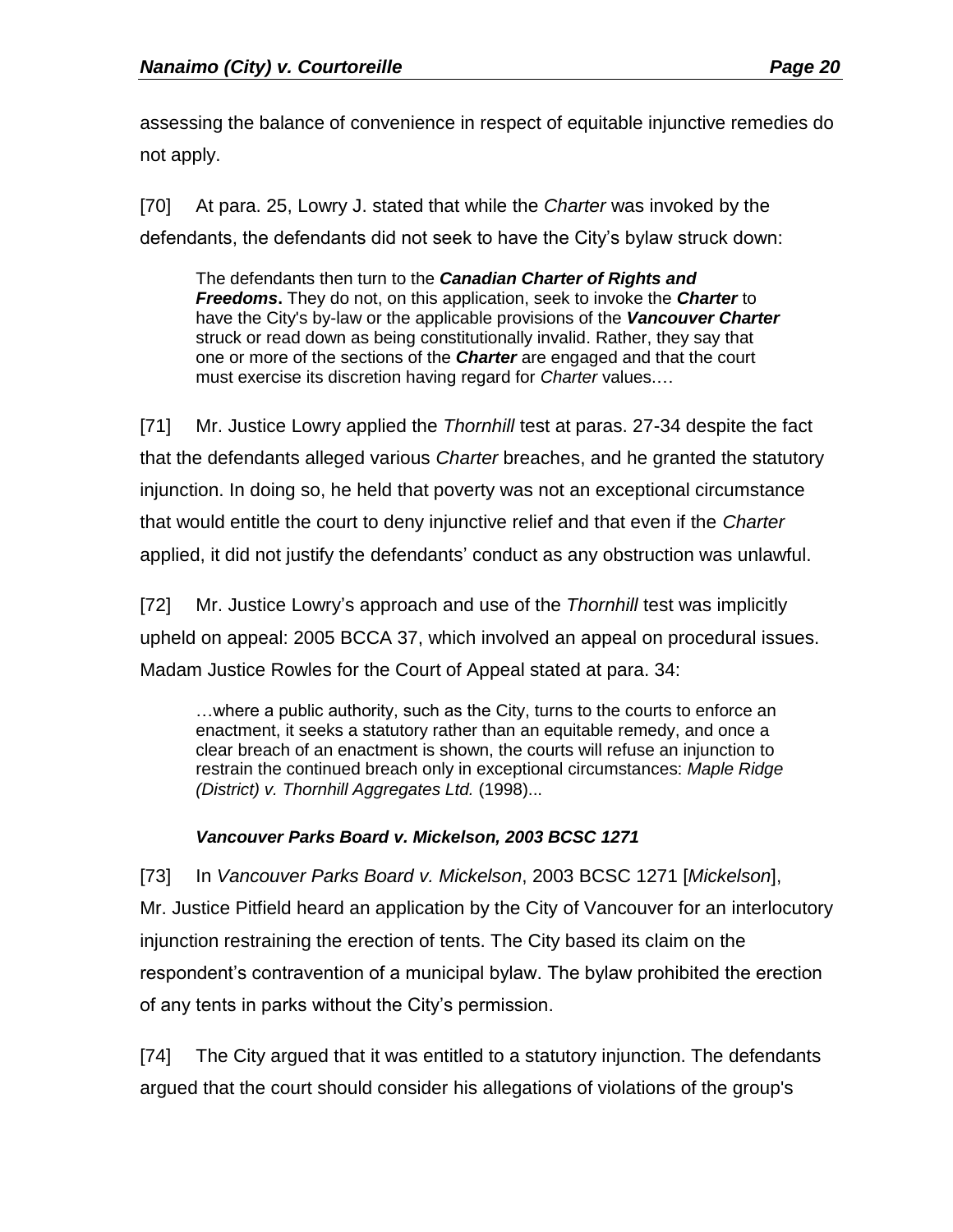rights to free expression, free association, fundamental justice and equality in considering whether there was a triable issue upon which to base the injunction.

[75] Justice Pitfield considered which test for injunctive relief was appropriate on the facts. After considering the *Thornhill* test, Pitfield J. distinguished that case on the ground that it did not deal with a constitutional challenge. At paras. 18-21, Pitfield J. stated:

[18] In neither the [*Thornhill*] nor *Alpha Manufacturing* cases was a challenge raised to the constitutional validity of the enactment there in question. In each case, the court respected the presumption of legislative or constitutional validity and held that a law should be enforced, and respect for it compelled, until the law was proved to be invalid.

[19] Different principles apply, however, when constitutional validity is in issue…

[20] In *Metropolitan Stores*, the court concluded that the usual conditions for the granting of an injunction should apply with due consideration for the nature of the public interest engaged in the assessment of the balance of convenience. It is that course which I will follow in ruling upon the Parks Board application now before me.

[21] It must be recognized that the 'usual conditions' are assessed from the perspective of the applicant and are summed up in three questions. Has the applicant demonstrated there is a fair question to be tried? Will the applicant suffer irreparable harm if an injunction is not granted? Does the balance of convenience favour the granting of an injunction?

[76] After applying the *Metropolitan Stores* test for injunctive relief at paras. 22-35 (which is the same test as the *RJR-MacDonald* test), Pitfield J. allowed the application in part:

[23] Counsel for the defendants claimed that I should factor their constitutional objections into the determination whether the Parks Board has demonstrated that there is a fair question to be tried. With respect, I disagree. In relation to this condition, the question is whether the applicant has demonstrated that it has raised a question to be tried. The issue must be assessed from the applicant's perspective and not from the perspective of any defence that may be advanced by a defendant. In present circumstances, the Parks Board has demonstrated contravention of s. 11 of the by-law by the defendants. Constitutional validity is not part of the Parks Board case. Constitutional invalidity is part of the defence case. As such, the concern for the constitutional validity of s. 11 of the by-law must be assessed in the context of balance of convenience. I am satisfied the first condition relevant to the exercise of discretion has been satisfied.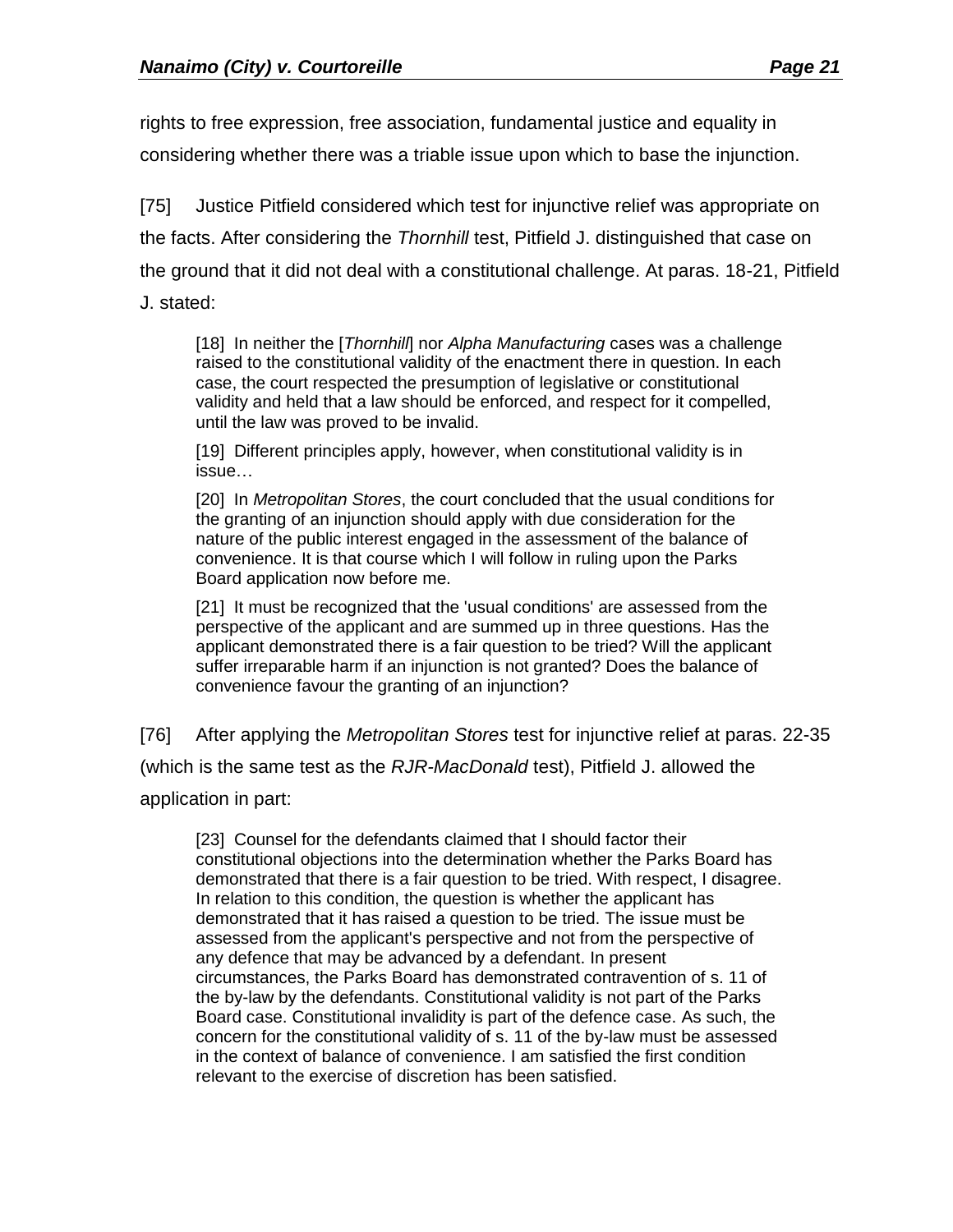[24] The second concern is whether the Parks Board will suffer irreparable harm in the event the injunction is not granted. Irreparable harm is that which cannot be readily compensated by an award of damages: see *Metropolitan Stores*, supra, at p. 334.

[25] In the context of the use of public property, damages have little, if any, relevance and would not serve to compensate the community for the loss it sustains as a result of a contravention of s. 11 of the by-law in present circumstances. I am satisfied that if the by-law is not upheld, the Parks Board will suffer irreparable harm as it cannot be properly compensated in damages for the violation of the by-law.

[26] The remaining issue is whether the balance of convenience favours an injunction. In that regard, I must balance the right of the Parks Board to compel respect for, and adherence to, its by-law with the right of the defendants to advance their constitutional challenge to its validity.

…

[33] Absent the suggestion that constitutional defences might be available to the defendants, the balance of convenience very much favours the Parks Board. That board is responsible for the care and management of the park including the health, safety and benefit of all those who are entitled to use it. It cannot properly discharge its mandate for the benefit of the entire community if the defendants and others are permitted to live there. One of the defendants has indicated that one of the objectives of those living there is to encourage others to join them in a form of political action. Politics, at least as regards the issue of housing for the homeless in Vancouver, is not part of the Parks Board mandate nor is housing an issue with which it should be required to cope. The omission of grant an injunction would be construed as an open invitation to permit others in similar circumstances to erect additional structures in Thornton Park and to create tent villages, towns, or cities in other parks in Vancouver.

[77] Importantly, Pitfield J. stated that the defendants' constitutional arguments are to be considered in the balance of convenience analysis of the *RJR-MacDonald* test. He found that even if the defendants' s. 7 and 15 *Charter* rights were engaged, this did not tip the balance of convenience in his favour. Justice Pitfield concluded the balance of convenience favoured allowing the injunction as "the public interest must be afforded precedence in present circumstances" (para. 35).

#### *The Corporation of the City of Victoria v. Thompson, 2011 BCSC 1810*

[78] In *The Corporation of the City of Victoria v. Thompson*, 2011 BCSC 1810 [*Thompson*], the court heard an application by the City of Victoria for interlocutory injunctive relief requiring the dismantling of a tent city associated with the Occupy movement. The City argued that the tent city contravened its Parks Bylaw, which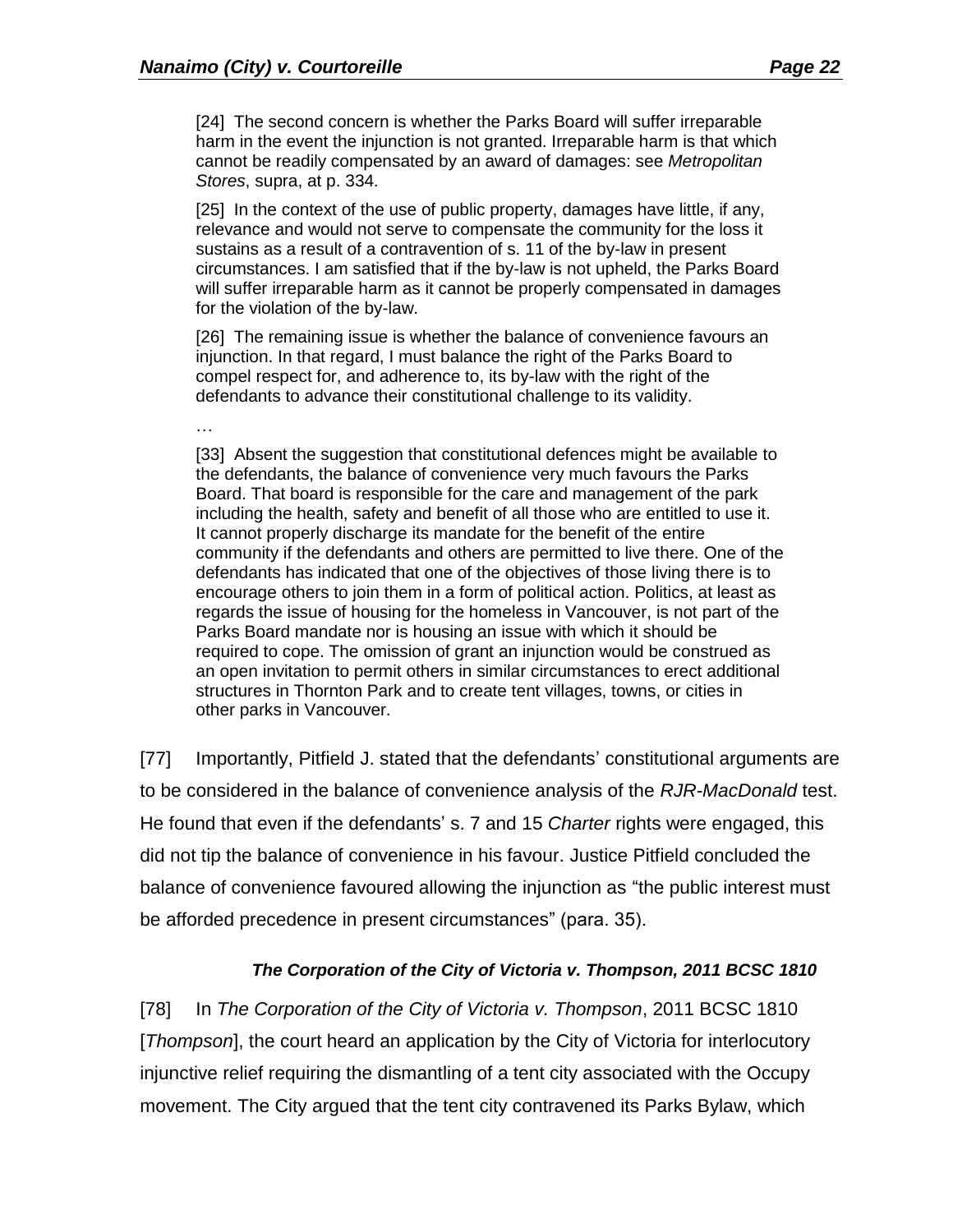prohibited overnight camping in parks, except for time-limited camping by homeless persons. The City further argued that the tent city created health and safety hazards. The respondents argued that the injunction should not be granted because the bylaw violated their s. 2(b) *Charter* right to freedom of expression.

[79] Mr. Justice Schultes considered *Maurice* and stated the following at para. 31:

It is clear that, absent a challenge to the constitutional validity of underlying legislation, injunctions to prevent breaches of a statute should be approached in accordance with the following passage from the judgment of Madam Justice Rowles in *Vancouver (City) v. Maurice*, 2005 BCCA 37, at para. 34… [Emphasis added.]

[80] However, unlike in *Maurice*, the respondents in *Thompson* challenged the constitutional validity of the bylaw. Mr. Justice Schultes considered the relevance of the alleged *Charter* breaches in the injunction analysis at paras. 36-38:

[36] … counsel focused on the argument that the bylaw's violation of the respondents' rights to freedom of expression, as guaranteed by s. 2(b), and the apparent inability of the petitioner to justify that infringement pursuant to s. 1 should lead to a declaration at this stage that it is an invalid bylaw and that, even short of such a declaration, the breach should persuade me not to grant the injunction.

[37] This leads to the critical question that must be resolved on this application: to what extent should I consider the potential violation of s. 2(b) rights by the relevant sections of the bylaw in deciding whether or not to grant the requested injunction?

[38] It is not open to me, as a matter of law, to declare the bylaw invalid at this stage. The required notices under the *Constitutional Question Act* have not been given, and indeed counsel for Ms. Nagji sensibly did not press the availability of such a declaration.

[81] Mr. Justice Schultes then cited Mr. Justice Beetz's comments in *Metropolitan* 

*Stores* to reject the applicability of the *Thornhill* test at paras. 40-41:

[40] In *Metropolitan Stores*, Mr. Justice Beetz, for the court, rejected the proposition that any sort of "presumption of validity" could apply to legislation on an application for an injunction or stay of proceedings in which the question of its constitutional validity had been raised. Such an approach, he concluded, would be "in conflict with the innovative and evolutive character of the *Canadian Charter of Rights and Freedoms*" (para. 16).

[41] Instead, in such cases a court should apply the usual tests for an injunction: (1) is there a serious issue to be tried? (2) will the party seeking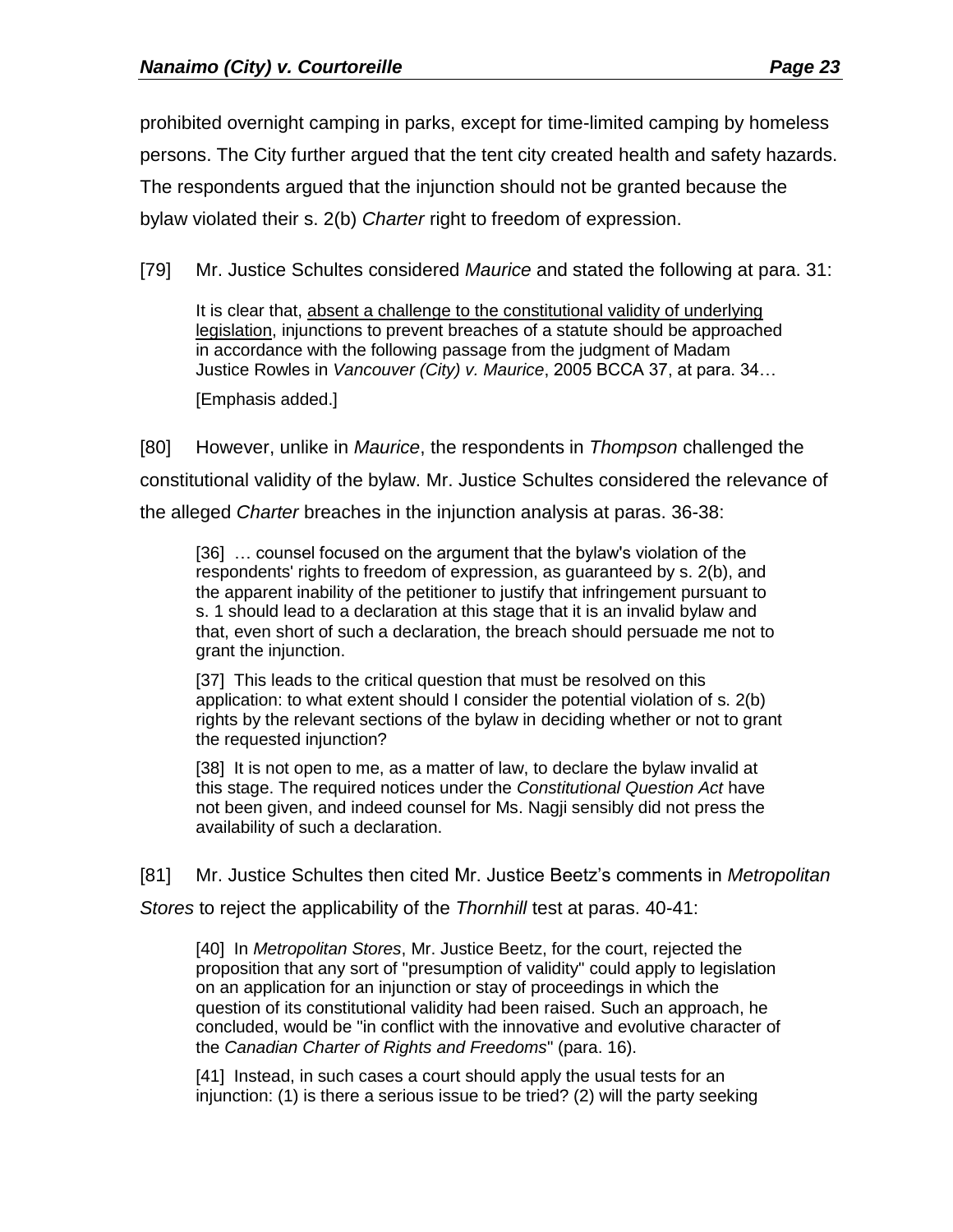the order suffer irreparable harm if it is not granted? and (3) does the balance of convenience favour the applicant?

[82] Mr. Justice Schultes ultimately adopted the *RJR-MacDonald* test (at paras. 47-49) and allowed the application. He concluded that there was a serious question to be tried, and that the City would suffer irreparable harm if the injunction was not granted. There was no amount of damages that could compensate the City for its inability to use the square for the general public good. The balance of convenience favoured the City as the benefit the public received from the City being able to allocate the use of its space according to its broad mandate substantially outweighed whatever benefits might accrue to the public from the ongoing dialogue and engagement made possible by the protest (paras. 62-72).

## *Vancouver (City) v. O'Flynn-Magee*

[83] In *O'Flynn-Magee*, MacKenzie A.C.J.S.C. heard an application by the City of Vancouver for an interlocutory statutory injunction forcing the defendant tent city occupants to comply with a city bylaw.

[84] Associate Chief Justice MacKenzie considered the appropriate injunctive relief test to apply in circumstances where the defendants were not challenging the validity of the bylaw at the interlocutory stage, but contended that *Charter* rights were relevant and engaged such that the bylaw was "constitutionally suspect".

[85] Associate Chief Justice MacKenzie stated at para. 21 that the "case law is somewhat confusing" as to what the proper test to be applied is where the constitutional validity of the bylaw is not challenged but nevertheless *Charter* rights may be engaged. She noted the inconsistency of *Maurice* (which applied the *Thornhill* test even though *Charter* rights were engaged) and *Mickelson* (which held that the *RJR-MacDonald* test applies where *Charter* challenges are made to the bylaw).

[86] Ultimately, MacKenzie A.C.J.S.C. declined to decide whether the appropriate test in the circumstances was the *Thornhill* or the *RJR-MacDonald* test, commenting at para. 24 that "either way, this application for an interlocutory injunction must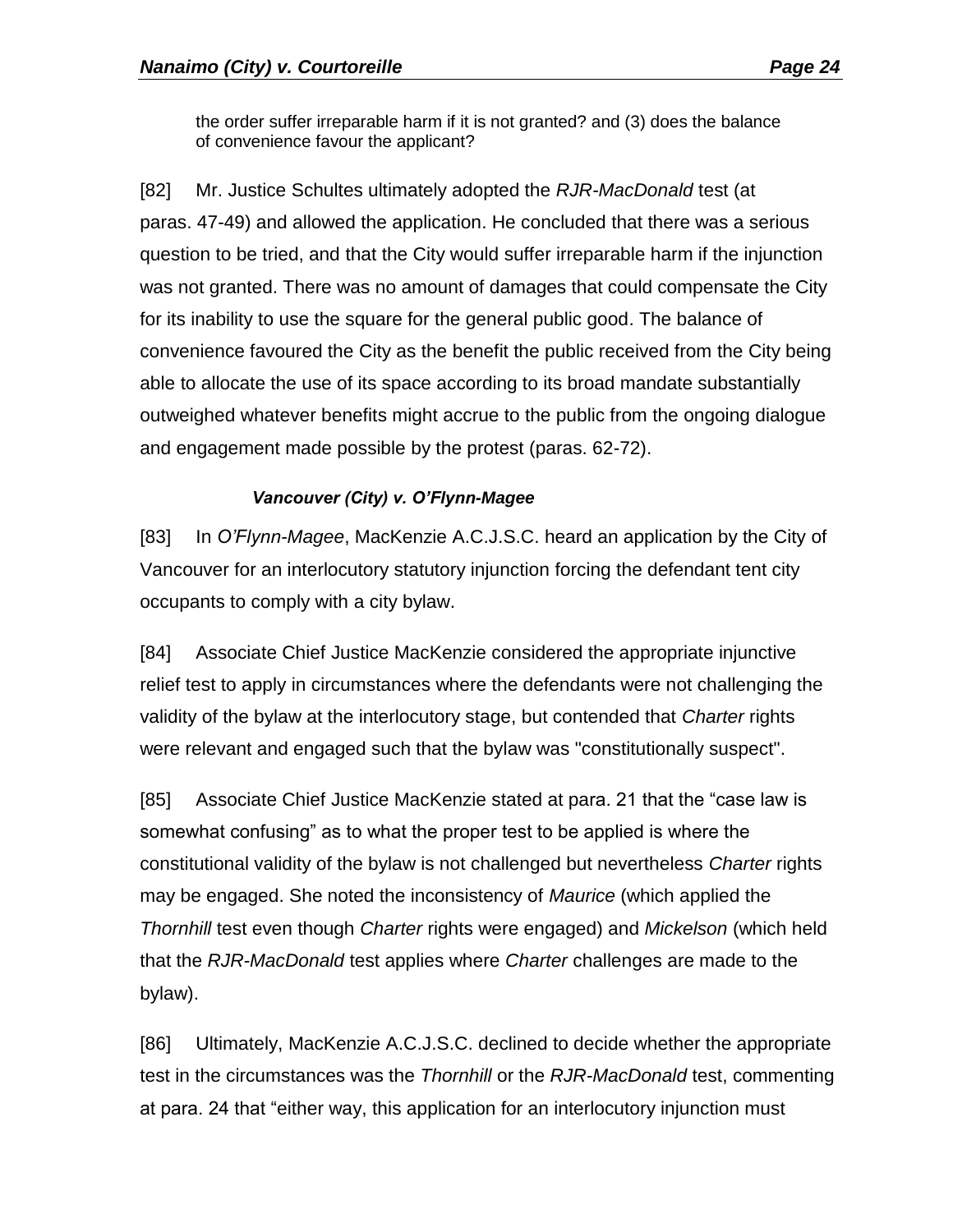succeed." She then proceeded to first apply the *Thornhill* test and then the *RJR-MacDonald* test, both of which resulted in the granting of the interlocutory injunction.

[87] In her analysis of the *Thornhill* test, MacKenzie A.C.J.S.C. made the following comments about whether the court should consider constitutional arguments in an injunction application at para. 41:

[41] The defendants also raise a constitutional argument regarding the validity of the *City Land Regulation By-law*. The argument is based on *Vancouver (City) v. Zhang*, 2010 BCCA 450 and *Adams*. However, an interlocutory injunction application is not the appropriate time to address constitutional arguments (*Okanagan Indian Band*). Rather, constitutional arguments are properly examined at the trial of the matter to provide the parties sufficient time to prepare and to allow the Attorney General the opportunity to intervene pursuant to s. 8 (2) of the *Constitutional Question Act*, R.S.B.C. 1996, c. 68.

[Emphasis added.]

[88] When considering whether "exceptional circumstances" existed in the second

part of the *Thornhill* test, MacKenzie A.C.J.S.C. stated the following at paras. 47-49:

[47] In *Alpha*, the court provided a non-exhaustive list of the type of exceptional circumstances that might justify the refusal of an interlocutory injunction. The exceptional circumstances listed in *Alpha*, namely, the willingness of the defendants to refrain from the unlawful act, the fact there may not be a clear case of "flouting" the law because the defendant has ceased the primary unlawful activity, or the absence of proof that the activity carried on was related to the mischief the statute was designed to address, do not exist in the present case.

[48] Here, the evidence of "flouting" of the by-law is clear. The defendants have expressed their intention to continue their violation of the by-law and their activities are related to the mischief the *City Land Regulation By-law* is intended to address.

[49] Finally, although an interlocutory injunction may result in inconvenience to the defendants, personal hardship is not an exceptional circumstance (*Maurice* (B.C.S.C.), para. 19). Therefore, based on the evidence, there are no exceptional circumstances to justify the court's use of its narrow discretion to refuse an interlocutory statutory injunction where there is a clear breach of the by-law.

[89] Associate Chief Justice MacKenzie concluded the City had made out its case for an injunction under the *Thornhill* test at para. 50.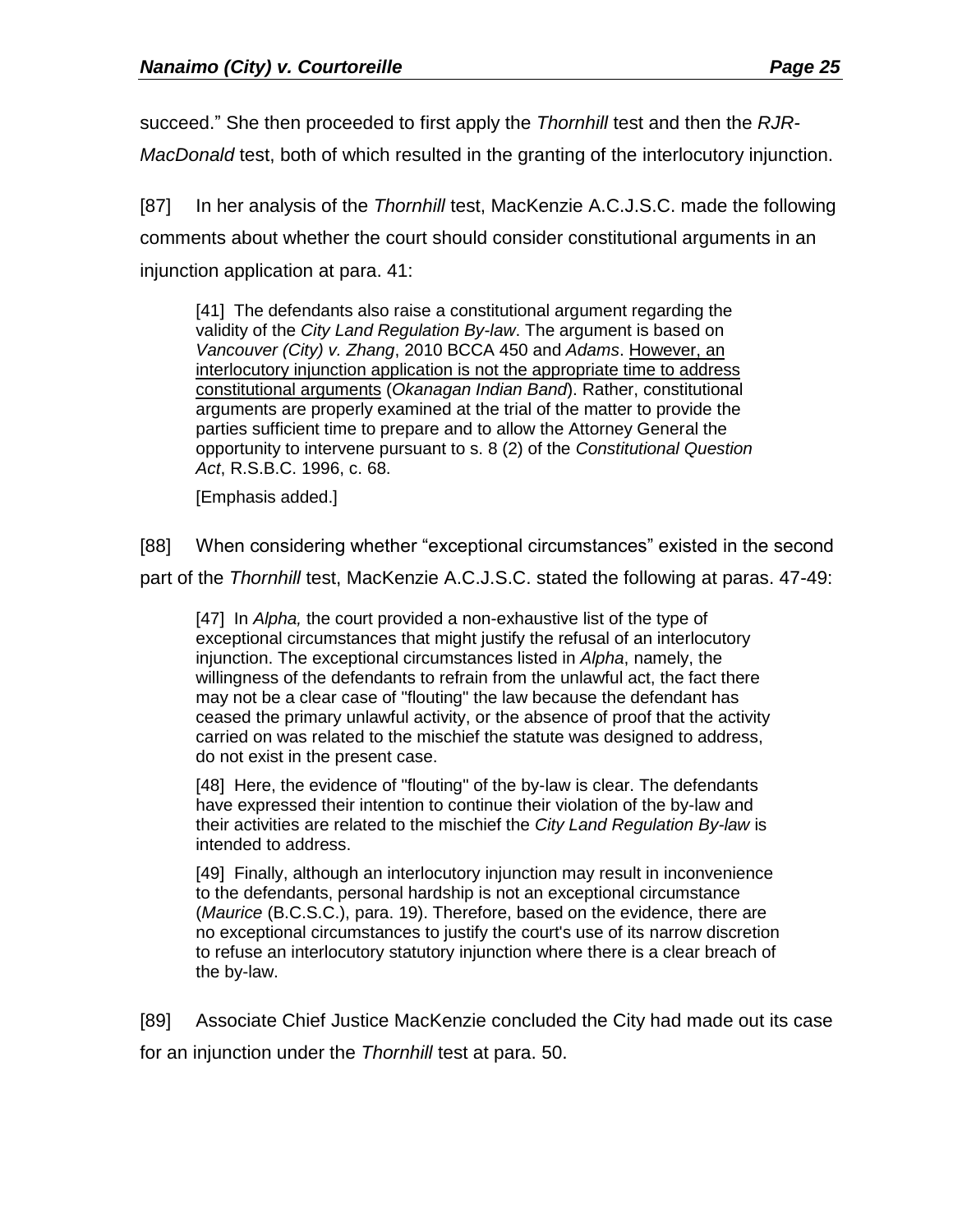[90] She then proceeded to apply the *RJR-MacDonald* test. On the issue of the constitutional validity of the bylaw, she stated that it "is not at issue when determining whether there is a fair question to be tried because it is not part of the applicant's case." She then considered the second part of the test (irreparable harm) and concluded at para. 60:

I agree with the City that as the representative of the public, it will suffer irreparable harm if the injunction is not granted. "Irreparable" refers to the nature of the harm suffered rather than its magnitude (*RJR-MacDonald*, p. 405). It is harm that cannot be readily compensated by an award of damages (*Mickelson*, para. 24). In the circumstances, an award of damages cannot properly compensate the public for the irreparable harm in terms of the use of public property.

[91] On balance of convenience, MacKenzie A.C.J.S.C. concluded at paras. 65-

67:

[65] I agree the balance of convenience favours the City. The City has a right to regulate the use of its land, including the type and length of use of public lands. The defendants have chosen to protest at the Art Gallery Lands, but it is in the public interest to allow a variety of users access to public lands. Although Occupy Vancouver may not intend to exclude other groups, the very nature of its protest by the positioning of tents throughout the entire north plaza prevents others from using this public space.

[66] The City has an obligation to regulate city lands to maintain safety. It is liable for the activities which occur on city lands. Therefore, it must have control over those lands. There are significant health and safety concerns at the site. There have been drug overdoses, an assault of a police officer and other concerns.

[67] I cannot accept the defendants' argument that it is clear from *Adams* that the by-law at issue here is "evidently unconstitutional" or "constitutionally suspect". In *Adams*, the court did not strike down the by-law; rather it crafted an order that rendered certain provisions of the by-law inoperable in specific circumstances to allow for temporary shelter during the night hours only (*Adams* at para. 166).

#### *Abbotsford (City) v. Shantz, 2013 BCSC 2612*

[92] In *Abbotsford (City) v. Shantz*, 2013 BCSC 2612 [*Shantz* (2013)], Mr. Justice Williams heard an application by the City of Abbotsford for an interim injunction requiring the defendants to remove themselves and their encampment from a city park.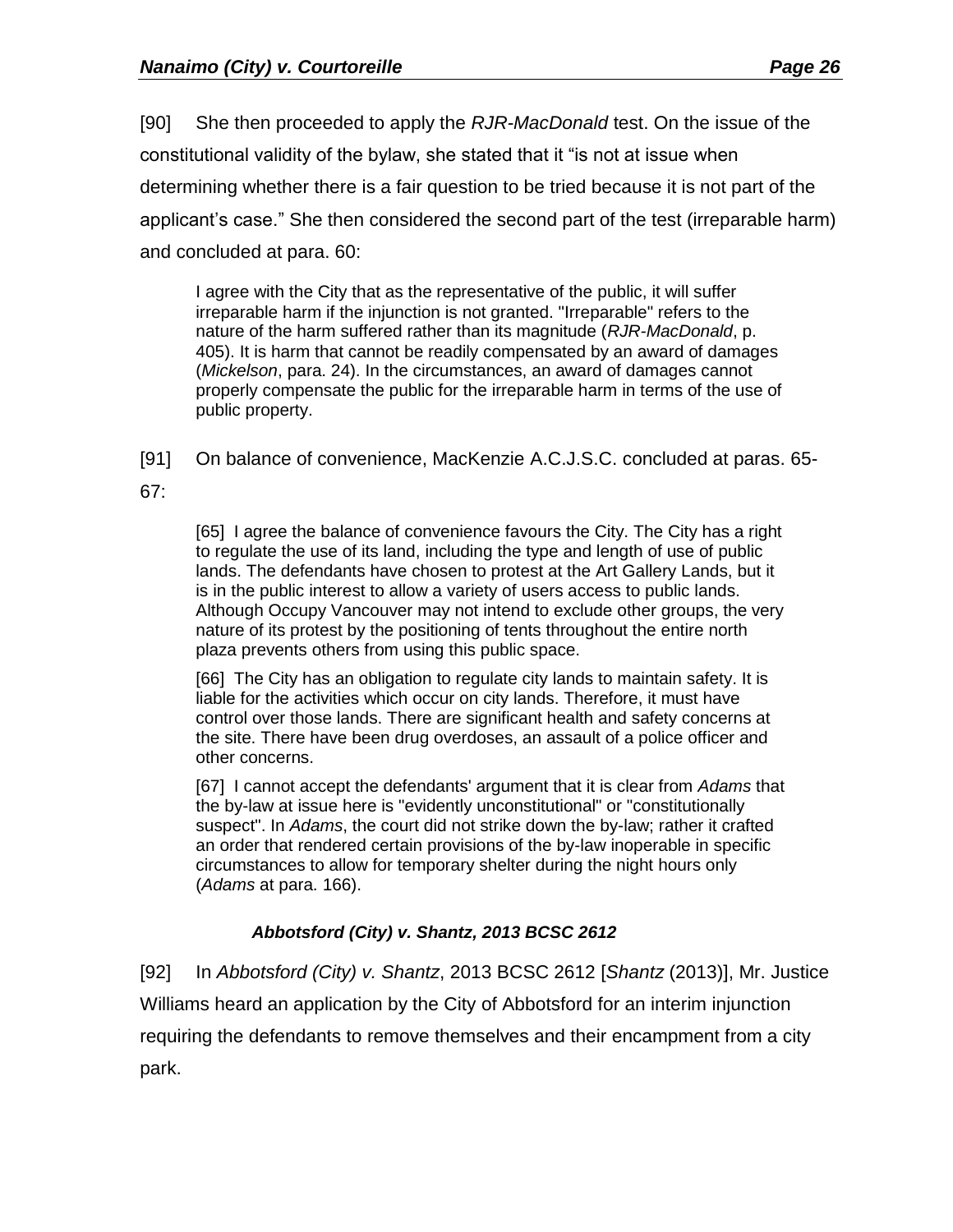[93] When considering which test for injunctive relief to apply, Williams J. noted that in the absence of the core issue underlying the litigation, which was a s. 7 *Charter* challenge to the legislation in question, he would have applied the *Thornhill* test. At para. 20 of his reasons, he comments on the scope of the *Thornhill* test:

However, it is evident to me that the authorities have generally elected not to apply [the *Thornhill* test] where *Charter* arguments are meaningfully raised in the application. …

[94] Justice Williams applied the *RJR-MacDonald* test and granted the interlocutory injunction.

#### *Vancouver Board of Parks and Recreation v. Williams, 2014 BCSC 1926*

[95] In *Vancouver Board of Parks and Recreation v. Williams*, 2014 BCSC 1926 [*Williams*], Madam Justice Duncan heard an application by the Vancouver Park Board for an interlocutory injunction requiring the defendants to comply with a bylaw regulating access to public parks. The Park Board wanted all tents and other structures removed from the park.

[96] The Park Board argued that the court should apply the *Thornhill* test while the respondents argued that the *RJR-MacDonald* test should apply and that the bylaw breached their s. 7 rights.

[97] Justice Duncan first considered the *Thornhill* test and stated at para. 50 that there was a bylaw violation and there were no exceptional circumstances that should prevent the Board from attaining an interlocutory injunction.

[98] Justice Duncan then considered whether the appropriate test was the *RJR-MacDonald* test given the defendants' challenge to the constitutional validity of the bylaw at para. 57:

While [counsel for the respondent] concedes I cannot make a decision in this context on the constitutional validity of the bylaw, he urges me to find the strength of the defendants' constitutional case weighs heavily in the balance, particularly since the defendants are only seeking a suspension of the bylaw's enforcement until provisions can be made to address their housing needs. They will suffer harm if they are enjoined from staying at the Park until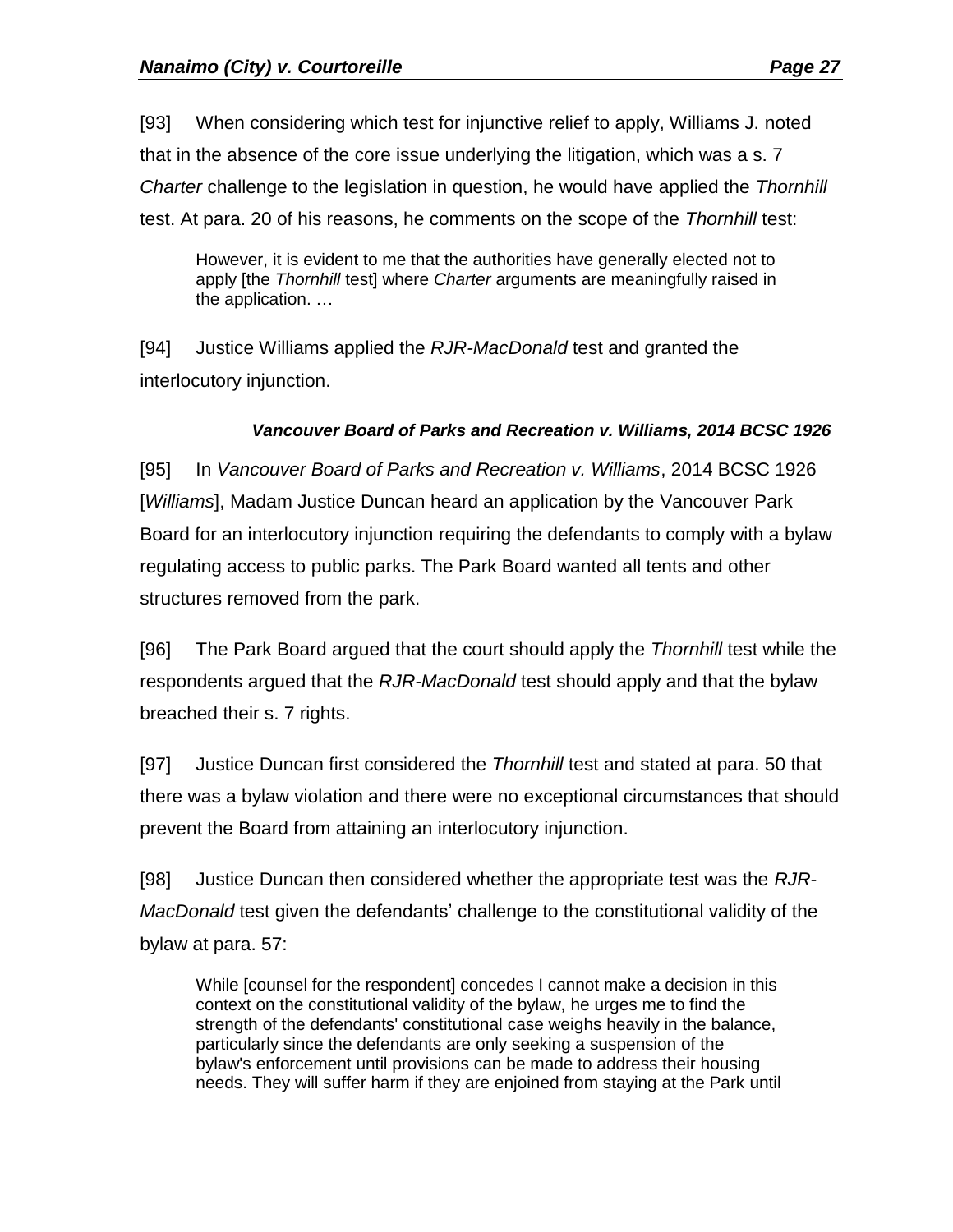such a gap can be addressed. He asserts that fire and safety concerns can be managed at the Park pending the location of sufficient housing.

[99] Justice Duncan then cited Williams J.'s reasons in *Shantz* (2013) and concluded at para. 60:

I am inclined to the view that the *RJR-MacDonald* test is the appropriate one to be applied in the circumstances before me. The evolution of the type of litigation in question here favours an approach which takes into account *Charter* issues rather than the consideration of a pure statutory breach approach to injunctive relief. But whether one applies the *Thornhill* test or the *RJR-MacDon*ald test, the Park board is entitled to an injunction…

#### *British Columbia v. Adamson, 2016 BCSC 584*

[100] In *British Columbia v. Adamson,* 2016 BCSC 584 [*Adamson (#1)*], Chief Justice Hinkson heard an application by the plaintiffs (the Province and Attorney General) for an interlocutory injunction restraining the defendant residents of a homeless encampment from trespassing on the Victoria Law Courts green space.

[101] The parties disagreed as to the test to be applied on the application for interim relief. The plaintiffs argued that the *RJR-MacDonald* test did not apply in a case of trespass. The plaintiffs submitted that once both an interference with property rights and an intention on the part of the defendants to continue that interference was shown, entitlement to an injunction was established.

[102] Chief Justice Hinkson concluded that the plaintiffs failed to establish a clear breach of the *Trespass Act*, R.S.B.C. 1996, c. 462 (paras. 28-29). He then considered whether the appropriate test for injunctive relief in the circumstances was the *Thornhill* test or the *RJR-MacDonald* test. After reviewing Duncan J.'s analysis in *Williams*, he stated the following at para. 35:

This Court has repeatedly opined that the *Thornhill* analysis is not appropriate in cases where *Charter* issues are raised: *Williams* at para. 60; *Abbotsford (City) v. Shantz* (20 December 2013), New Westminster S156820 at para. 20 (B.C.S.C.); *Vancouver Parks Board v. Mickelson*, 2003 BCSC 1271 at para. 20. I therefore agree with Duncan J.'s analysis and her view that *RJR-MacDonald* is the proper test to follow in applications such as this one.

[Emphasis added.]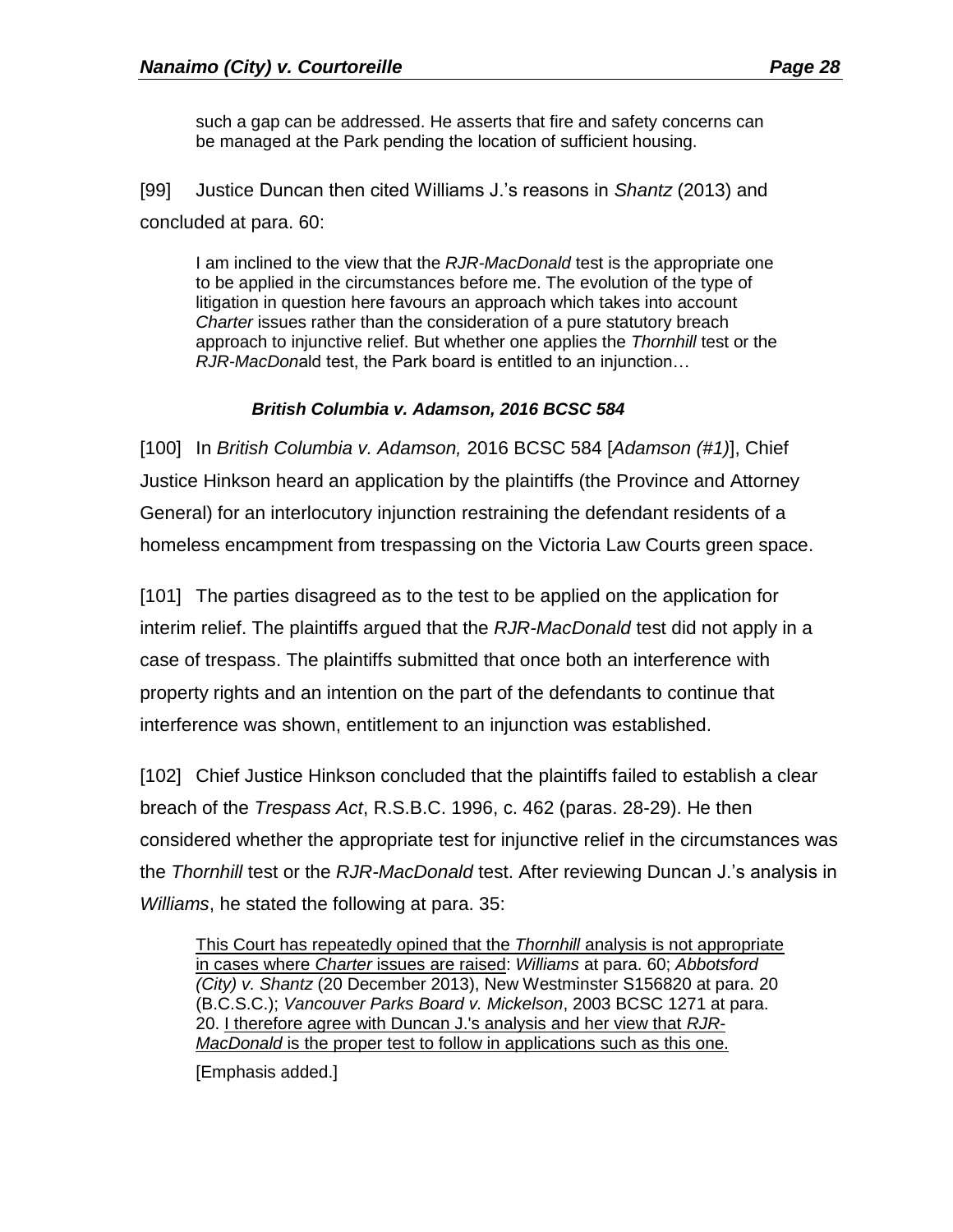[103] Chief Justice Hinkson then rejected the plaintiffs' argument that they must only satisfy the first step of the *RJR-MacDonald* test (para. 52). As such, he embarked upon a full *RJR-MacDonald* analysis and concluded the balance of convenience favoured not granting the injunction (paras. 183-186).

#### *British Columbia v. Adamson, 2016 BCSC 1245*

[104] In *British Columbia v. Adamson*, 2016 BCSC 1245, Chief Justice Hinkson heard a second application by the plaintiffs (the Province and Attorney General) for interim injunctive relief with respect to the same encampment at the Victoria Courthouse.

[105] Chief Justice Hinkson repeated his conclusion from *Adamson* (*#1*), that the appropriate test to apply for an application for interim injunctive relief was the *RJR-MacDonald* test. However, based on the plaintiffs' remedial actions (agreeing to make housing available to the occupants of the tent city), Hinkson C.J.S.C. reanalyzed the balance of convenience at para. 83:

[83] I have come to the conclusion that the Encampment is unsafe for those living there…. The residents of the Encampment can no longer remain where they are pending the trial of the plaintiffs' action against them, and the Encampment must be closed. That said, I accept that I must still address the balance of convenience. To accommodate that balance, the residents of the Encampment must leave the Encampment as soon as the housing being made available by the Province is available.

[106] Chief Justice Hinkson made an order requiring the tent city to be cleared but with occupants allowed to stay until housing became available to them (paras. 85- 86).

#### *Vancouver (City) v. Wallstam, 2017 BCSC 937*

[107] More recently, in *Vancouver (City) v. Wallstam*, 2017 BCSC 937 [*Wallstam*], Madam Justice Sharma heard an application by the City of Vancouver for an interlocutory injunction requiring occupants of a tent city to vacate and remove all tents and other structures from the site. The City sought the injunctive relief based on both the *Thornhill* and the *RJR-MacDonald* tests.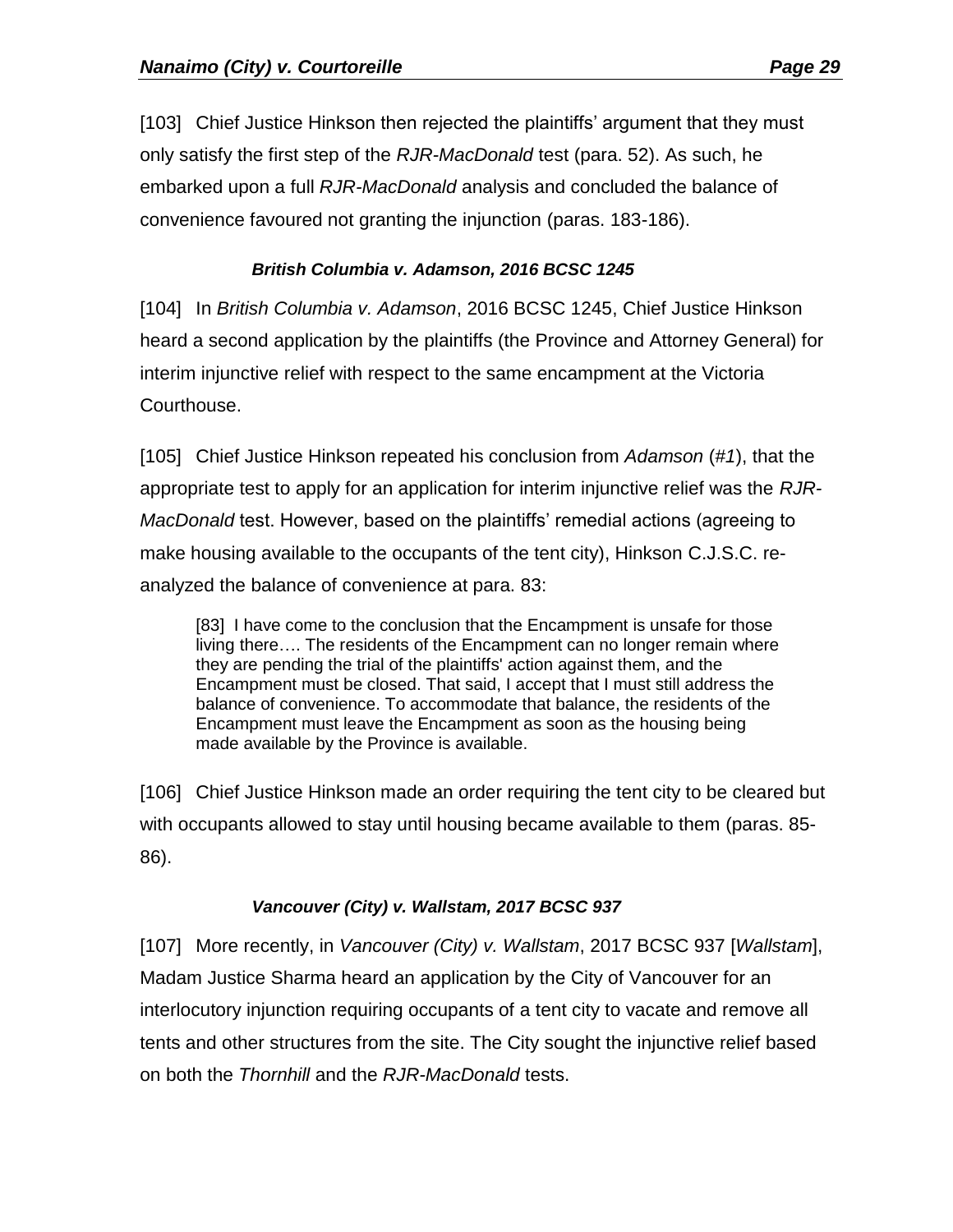[108] The City conceded that the *RJR-MacDonald* test applies where *Charter* issues are raised (para. 35). However, the City argued that the defendants had not filed any materials indicating constitutional issues would be raised and that, without any such materials, the court should not assume *Charter* issues were implicated: para. 36.

[109] Justice Sharma considered that the tent city occupants did not have legal counsel and that the defendant stated in her submissions that the occupants' "life, liberty and security of the person" would be negatively impacted if an injunction was granted. Based on that submission, Sharma J. was willing to read in a constitutional challenge by making an inference from the evidence that constitutional issues had been raised, stating at para. 36 that she was "…satisfied that a constitutional issue about the enforceability of the City's bylaw in the context of this case has been raised." She therefore applied the *RJR-MacDonald* test and concluded at para. 64 that the City failed to meet the second and third branches of the test, and dismissed the City's application without prejudice to bring it again.

#### *Conclusion on the Appropriate Test for Injunctive Relief*

[110] The cases reviewed above establish that the *Thornhill* test is limited to situations where there is no underlying constitutional challenge to the statute, bylaw or regulation on which the government authority relies as the basis for its injunctive relief. Where the underlying constitutional validity is challenged, the appropriate test to be applied is the *RJR-MacDonald* test: *Thompson* at para. 50; *Shantz* (2013) at paras. 20-21; *Williams* at para. 60; *Adamson (#1)* at para. 35*; Wallstam* at para. 38.

[111] While the constitutional challenge in this case, as noted, is not clearly framed, I am nonetheless satisfied that Nanaimo's application raises *Charter* issues concerning the rights of homeless people and that the *RJR-MacDonald* test therefore applies.

[112] I now turn to the application of that test.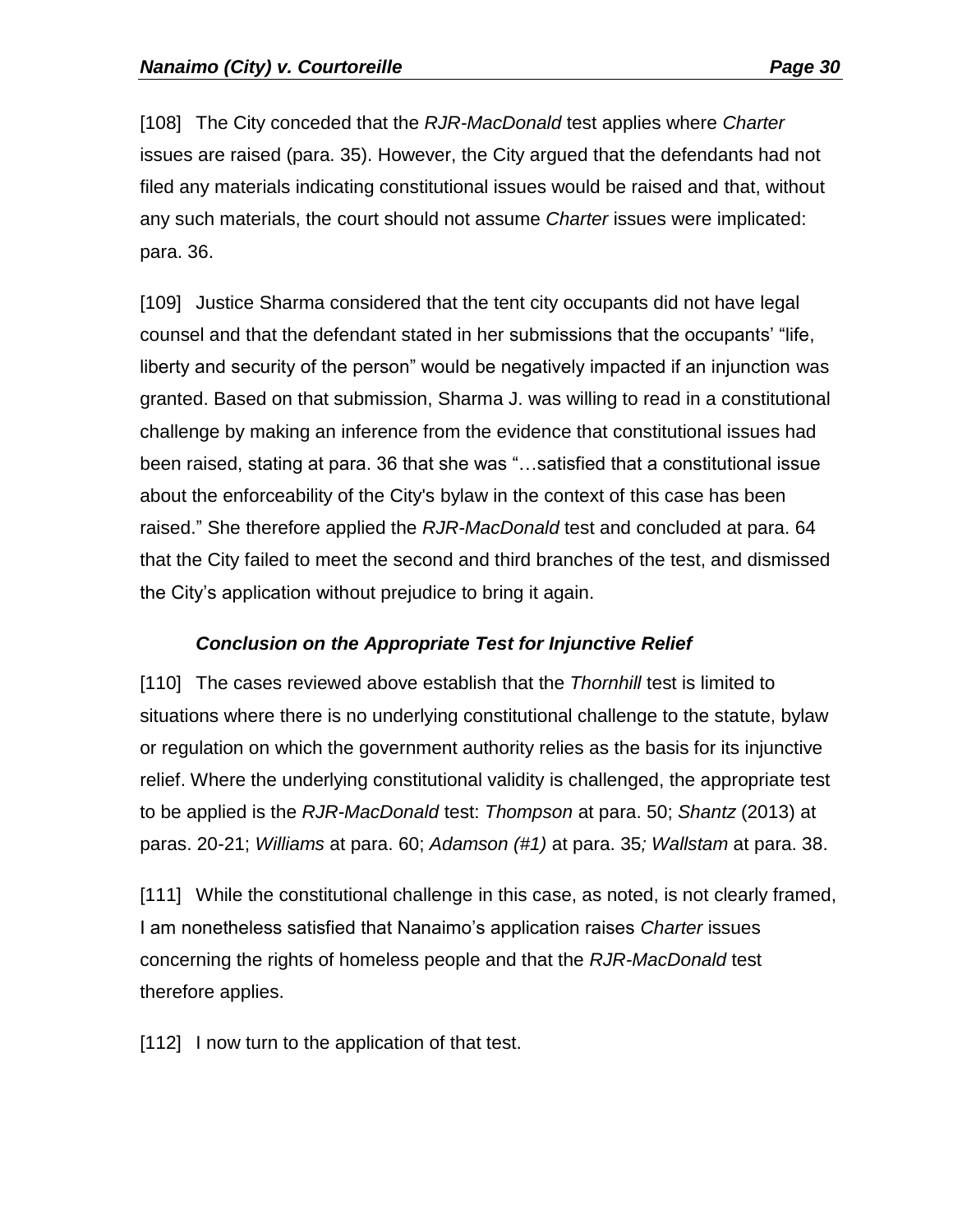## **Application of the RJR-MacDonald Test in This Case**

[113] My analysis of the *RJR-MacDonald* test is hampered somewhat by the position taken by Nanaimo, which again argued that it is the *Thornhill* test that governs. Accordingly, Nanaimo's submissions did not address the elements of the *RJR-MacDonald* test. Nonetheless, I am satisfied that I am able to consider and apply that test based on the evidence before the Court.

# *Serious Issue to be Tried*

[114] The respondents concede that Nanaimo has established a serious issue to be tried. That is a fair concession given that, as Nanaimo submits, it is clear on the evidence that the residents of the Tent City are occupying the Property in violation of Nanaimo's Zoning Bylaw and that the ongoing occupation constitutes a trespass.

## *Irreparable Harm*

[115] Irreparable harm was described by the Supreme Court of Canada in *RJR-MacDonald* at 341:

"Irreparable" refers to the nature of the harm suffered rather than its magnitude. It is harm which either cannot be quantified in monetary terms or which cannot be cured, usually because one party cannot collect damages from the other…

[116] I would note that many of the concerns identified by Nanaimo, such as increased panhandling, garbage, noise, business disruption etc. are not necessarily the result of the Tent City, but rather are incidents of homelessness: *Adamson (#1)* at para. 185. Homelessness, by its nature, can be messy and disruptive due to the extremely difficult circumstances in which homeless people find themselves. That is not to say that these concerns are not real, it is simply that they do not reach the level of irreparable harm.

[117] In many of the other tent city cases, the issue of irreparable harm has focused on interference with use and access to public spaces, for example public parks. That is not an issue in this case given the nature of the Property which, while owned by Nanaimo, was not available for public use and, in fact, was leased to third parties.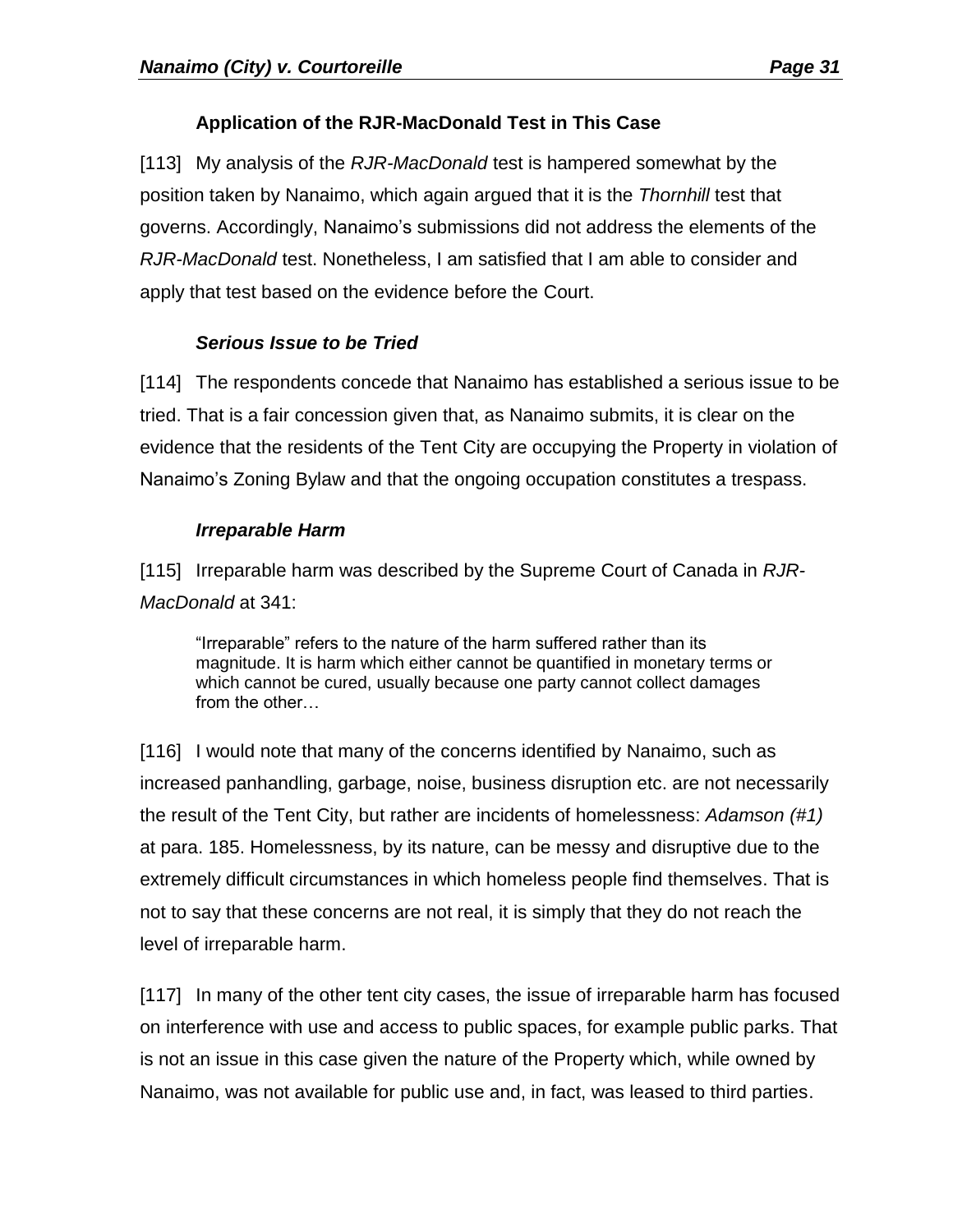The respondents submit that this factor sets the case apart from other cases in which injunctive relief has been granted.

[118] In my view, the fact that the Property may not be purely public in nature, in that members of the public have no right of use or access, strengthens rather than weakens the case for an injunction. Specifically, the unlawful access and ongoing occupation of the Property in breach of the Zoning Bylaw, which also involves interference with third party rights in respect of the Property, is a form of harm that is not quantifiable or compensable in monetary terms.

[119] I am further satisfied that the safety and related concerns identified by Nanaimo, both within the Tent City and those affecting neighboring residents and businesses, are sufficient to meet the test for irreparable harm. I will address those harms further below.

#### *Balance of Convenience*

[120] The critical issue, as it is in the majority of similar cases, is whether the balance of convenience favours granting the injunction.

[121] It is at this stage that the strength of the respondents' *Charter* arguments must be considered: *Mickelson* at para. 23. While this Court's assessment of the *Charter* issues is necessarily limited on an interlocutory application, even such a limited review suggests that the respondents' *Charter* arguments are suspect.

[122] As I have noted, the *Charter* arguments, while not clearly framed, seek to expand the s. 7 protections beyond what has been established by the existing jurisprudence. I will touch on some of that jurisprudence now.

[123] In *Adams*, the Court of Appeal characterized the scope of the asserted right as follows at para. 100:

The right asserted by the respondents and recognized by the trial judge is the right to provide oneself with rudimentary shelter on a temporary basis in areas where the City acknowledges that people can, and must, sleep. This is not a property right, but a right to be free of a state-imposed prohibition on the activity of creating or utilizing shelter, a prohibition which was found to impose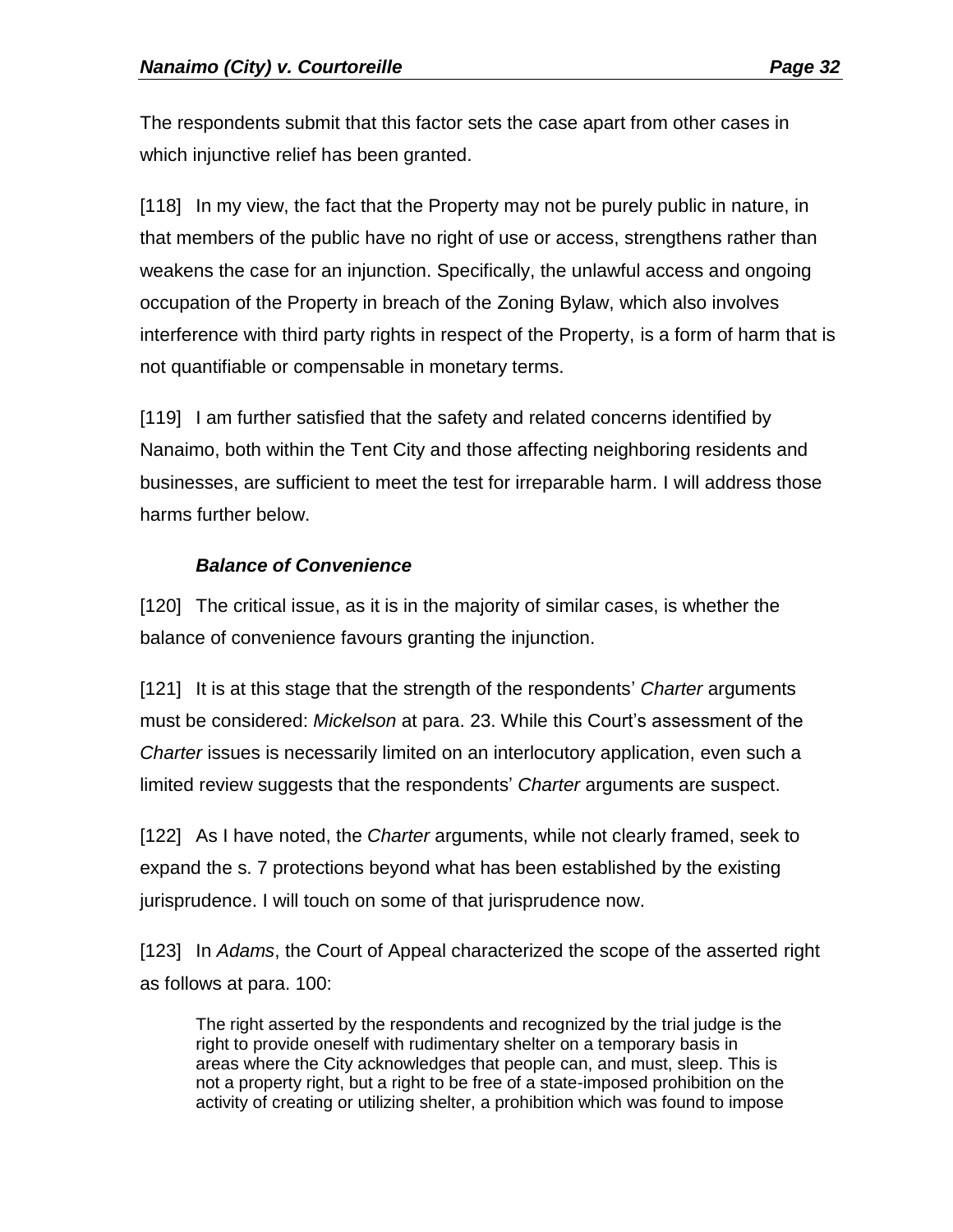significant and potentially severe health risks on one of the City's most vulnerable and marginalized populations.

[124] Elsewhere in *Adams*, the court said at para. 95:

Nor does the trial judge's decision that the Bylaws violated the rights of homeless people under s. 7 impose positive obligations on the City to provide adequate shelter, or to take any positive steps to address the issue of homelessness. The decision only requires the City to refrain from legislation in a manner that interferes with the s. 7 rights of the homeless. While the factual finding of insufficient shelter alternatives formed an important part of the analysis of the trial judge, this does not transform either the respondents' claim or the trial judge's order into a claim or right to shelter.

[125] It is important to note that the bylaws in issue in *Adams* were targeted in nature and specifically prohibited the erection of any form of overhead shelter by individuals sleeping outdoors in public spaces. That is very different from the general Zoning Bylaw in issue here which simply prohibits camping generally in the designated area.

[126] The court's findings in *Adams* were explained further in *Johnston v. Victoria (City)*, 2011 BCCA 400 where it was stated at paras. 13-15:

[13] In my view, the effect of *Adams* was to prevent interference with the efforts of the homeless in sheltering themselves at night on City property. That does not set up a presumed s. 7 breach for daytime regulation.

[14] The appellant says that he did not have to prove either the need for daytime shelters or their lack of availability; the onus was on the respondent to justify its breach and it failed to do so. When asked how s. 7 is engaged by the daytime problem, he advanced a proposition based on human dignity. According to this theory, restricting homeless persons from erecting their own dwellings inflicts an indignity upon them and implicates life, liberty and security of the person.

[15] With respect, I am unable to give effect to either of these points.

[127] In *Abbotsford (City) v. Shantz*, 2015 BCSC 1909 [*Shantz* (2015)], Chief Justice Hinkson held that the *Charter* does not guarantee a right to housing (para. 174). He went on to find (consistent with the findings in *Adams*) at paras. 276-277:

[276] …allowing the City's homeless to set up shelters overnight while taking them down during the day would reasonably balance the needs of the homeless and the rights of other residents of the City. The evidence shows, however, that there is a legitimate need for people to shelter and rest during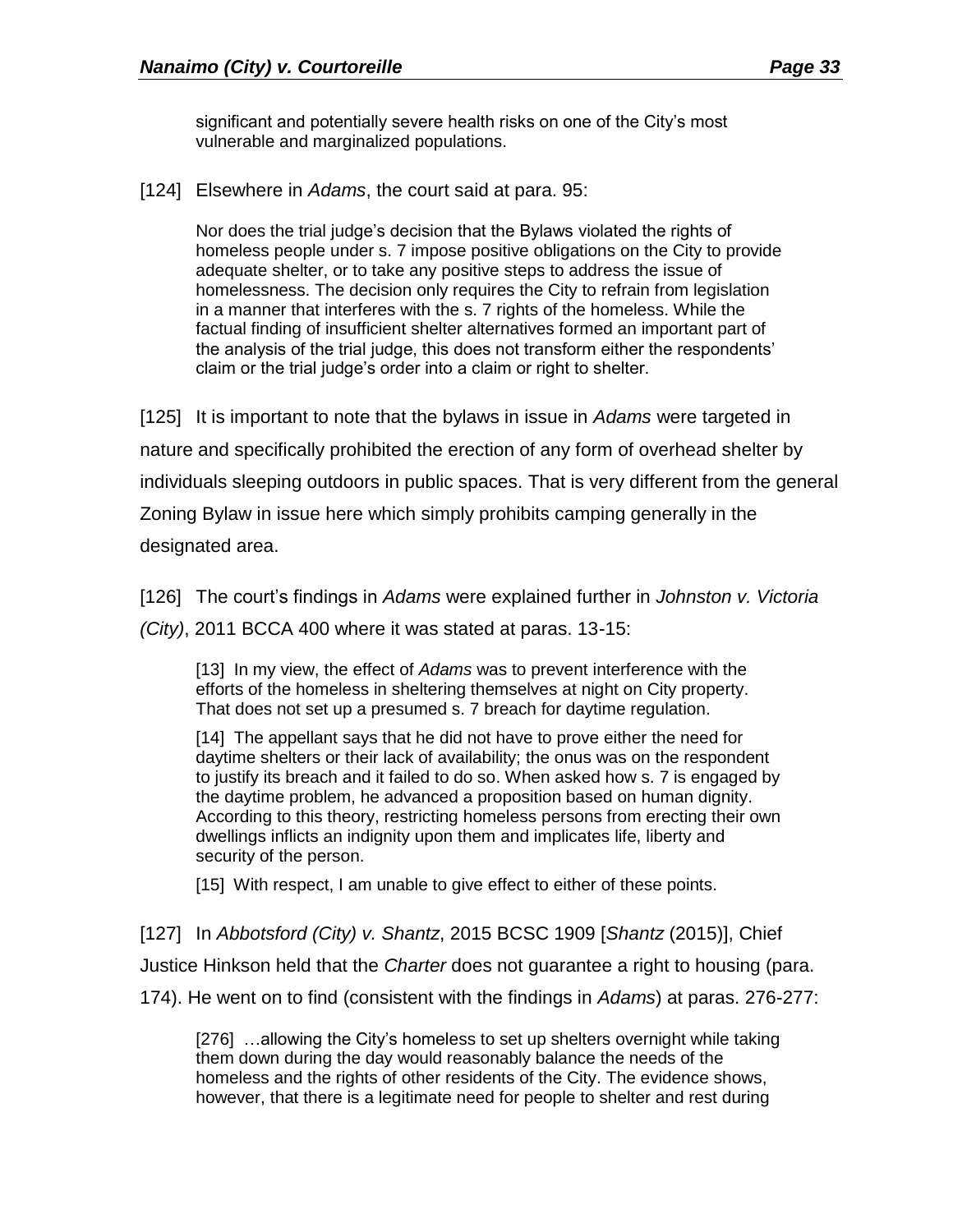the day and no indoor shelter in which to do so. A minimally impairing response to balancing that need with the interests of other users of developed parks would be to allow overnight shelters to be erected I public spaces between 7:00 p.m. and 9:00 a.m. the following day.

[277] The question then becomes, in which public spaces the shelters should be permitted between those times. I have given serious thought to granting an order that specific park land in the City be designated for use by the homeless. Indeed, DWS seeks an order designating specific lands for overnight camping, namely Lonzo Park and/or the Triangle. While the designation of specific public parkland for use by the homeless would afford a degree of certainty to the homeless, and the City, as well as to residents of the City, it is my view, that this is a legislative choice, and not an order that is open to me to make.

[128] Here, Nanaimo has made the legislative choice referred to by Chief Justice Hinkson and has designated specific public parks for the purpose of permitting the erection of temporary overnight shelters. Nanaimo's evidence is that it developed its policy in this regard based on the Chief Justice's findings in *Shantz* (2015)*.*

[129] Moreover, the respondents' position goes even further than what was rejected in *Adams*, *Johnston* and *Shantz* (2015)*,* which was an asserted right to maintain temporary shelters during daytime hours. As Nanaimo fairly submits, no Canadian court has yet recognized the right to establish a permanent or semi-permanent encampment on publicly-owned land.

[130] There is considerable merit in the respondents' submissions about the benefits that result from having a community of homeless people come together in the Tent City, including greater security for possessions, enhanced privacy, stability from not having to decamp each morning, better access to services and safer conditions for drug use. However, those factors have also existed in many of the other cases considered above in which the courts have granted injunctions similar to that sought by Nanaimo here.

[131] The fact that there are arguably both benefits and harms that result from the Tent City and similar encampments underscores the point that developing solutions to address the growing homelessness issue involves policy and legislative choices that are within the purview of government, not the courts.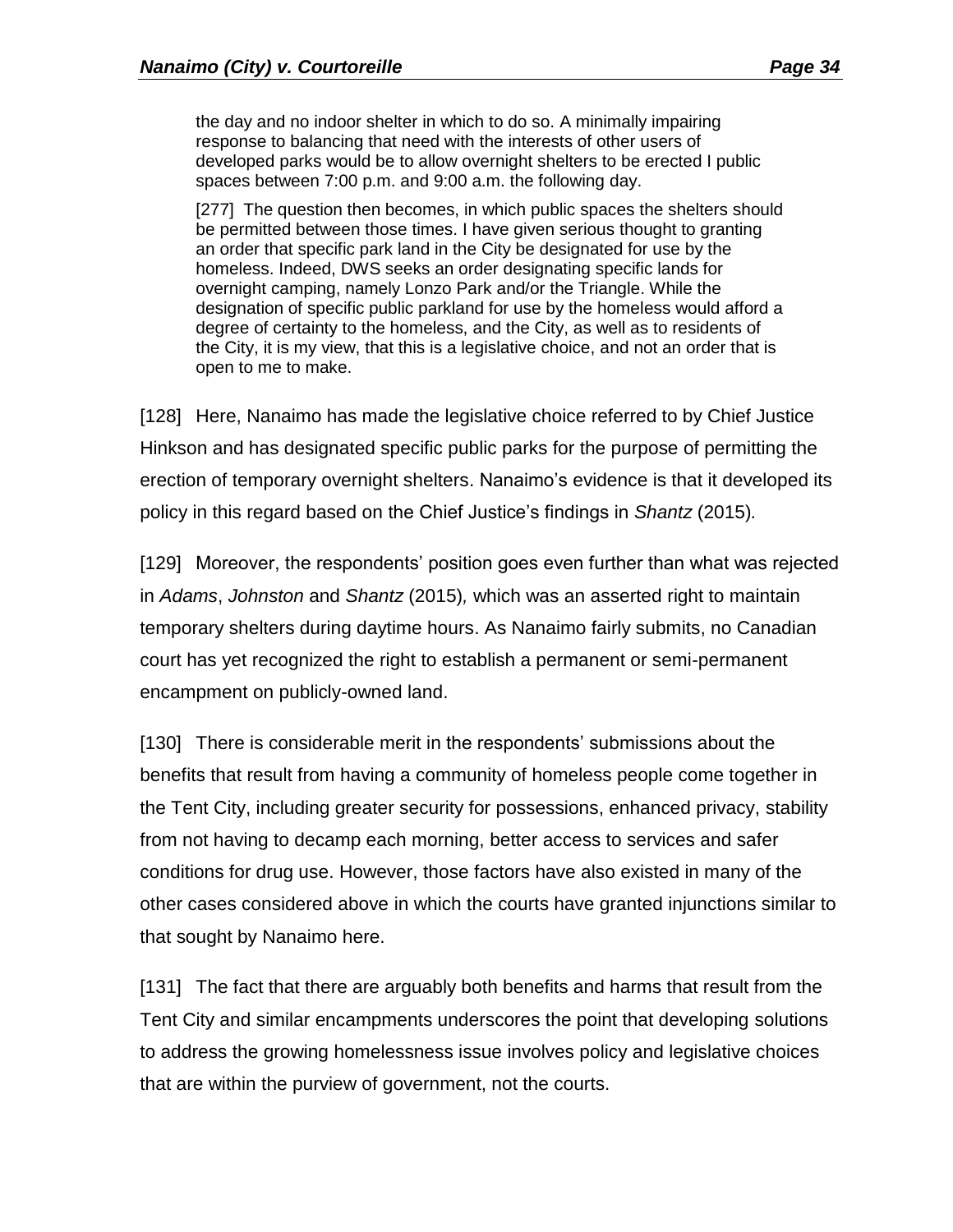[132] Many of the cases have also involved situations in which, on the evidence, it was clear that the number of homeless people exceeded the number of available shelter beds. Indeed, that factual finding was at the heart of the court's conclusions in *Adams*. The respondents here argue that given the shortage of shelter beds in Nanaimo, residents of the Tent City have no reasonable alternatives. There are two responses to this argument:

- a) While I have found (at para. 40) that it is fair to assume that the number of homeless people in Nanaimo exceeds the number of shelter beds, there is no accurate evidence as to the number of truly homeless people in the Tent City. There is however evidence that the existing shelters have had availability while the Tent City has been ongoing; and
- b) In cases in which the courts have found an absence of available alternative accommodation, it has been held that the minimally impairing response is to permit the erection of temporary overnight shelters (see for example *Shantz* (2015) at para. 276), which again is consistent with Nanaimo's policy here.

[133] Ultimately, I am satisfied that there are certain key factors that tip the balance of convenience in favour of granting the injunction. Specifically:

- a) There are significant ongoing safety issues in the Tent City. I accept the evidence of Mr. Millbank that, despite efforts by some campers, the May 30 Order has not been complied with and that, in fact, the fire risks have increased due to the expanded size of the encampment. I also accept Mr. Millbank's evidence that some residents have actively and aggressively opposed efforts to enforce the May 30 Order. In the circumstances, I have concluded that the Tent City can no longer be safely maintained and occupied;
- b) The oppositional attitudes of some residents points to a second key factor, which is the deteriorating leadership structure within the Tent City. While it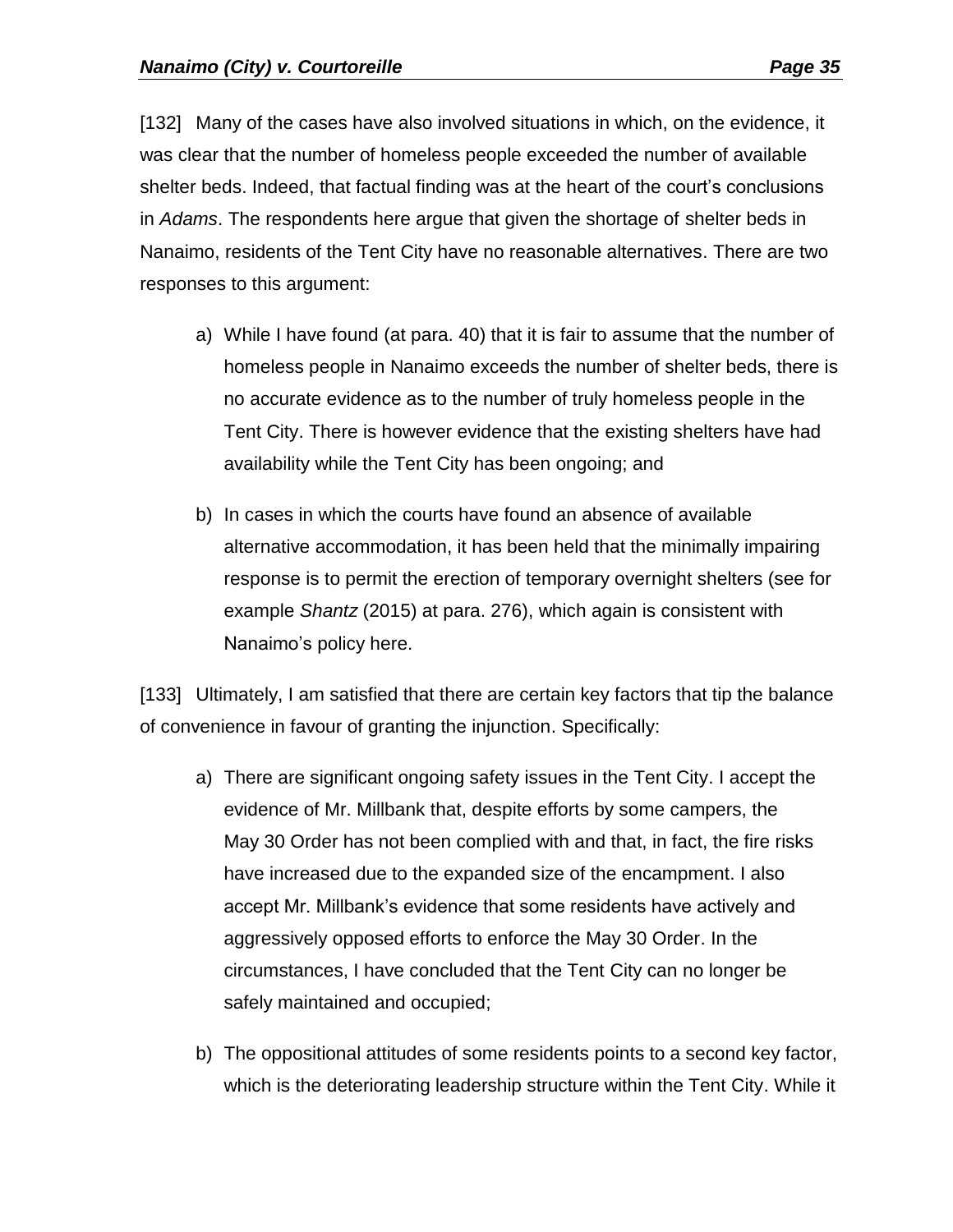is apparent that efforts were made initially to establish a form of governance structure within the Tent City, the expanding size and changing composition of the Tent City has significantly undermined those efforts. For example, on the respondents' own evidence (Affidavit of Mike Pindar sworn July 12, 2018), though initially there were attempts to register people as they entered the Tent City, only about one-quarter of the camp members registered and it has not been possible to maintain an accurate and updated list. Further, as Mr. Pindar notes, there is no way of regulating or controlling who is coming and going from the Tent City;

- c) A third key factor is the existence of crime and violence within the Tent City. Two specific incidents are described in paras. 21-22 above. There is also evidence of criminal elements taking over portions of the Tent City which gives rise to very real concerns about the safety and well-being of residents;
- d) Finally, I accept the evidence of the various police witnesses that there has been significant criminal activity in the neighboring areas. There is evidence that Nanaimo has had a significant homelessness problem for some time with associated criminal activity, however I am satisfied that the concentration of people in the Tent City has led to an increase in such activity in the downtown core that is harming local businesses.

[134] These factors, combined with the questionable strength of the respondents' *Charter* arguments on the law as it currently stands, lead to the conclusion that an interlocutory injunction requiring the dismantling of the Tent City is warranted.

#### **Conclusion**

[135] For the reasons set out above, I am satisfied that determination of Nanaimo's application for a permanent injunction requires a trial and, accordingly, I order pursuant to Rule 22-1(7)(d) that Nanaimo's petition be referred to the trial list. I decline to make any further procedural orders concerning the conduct of that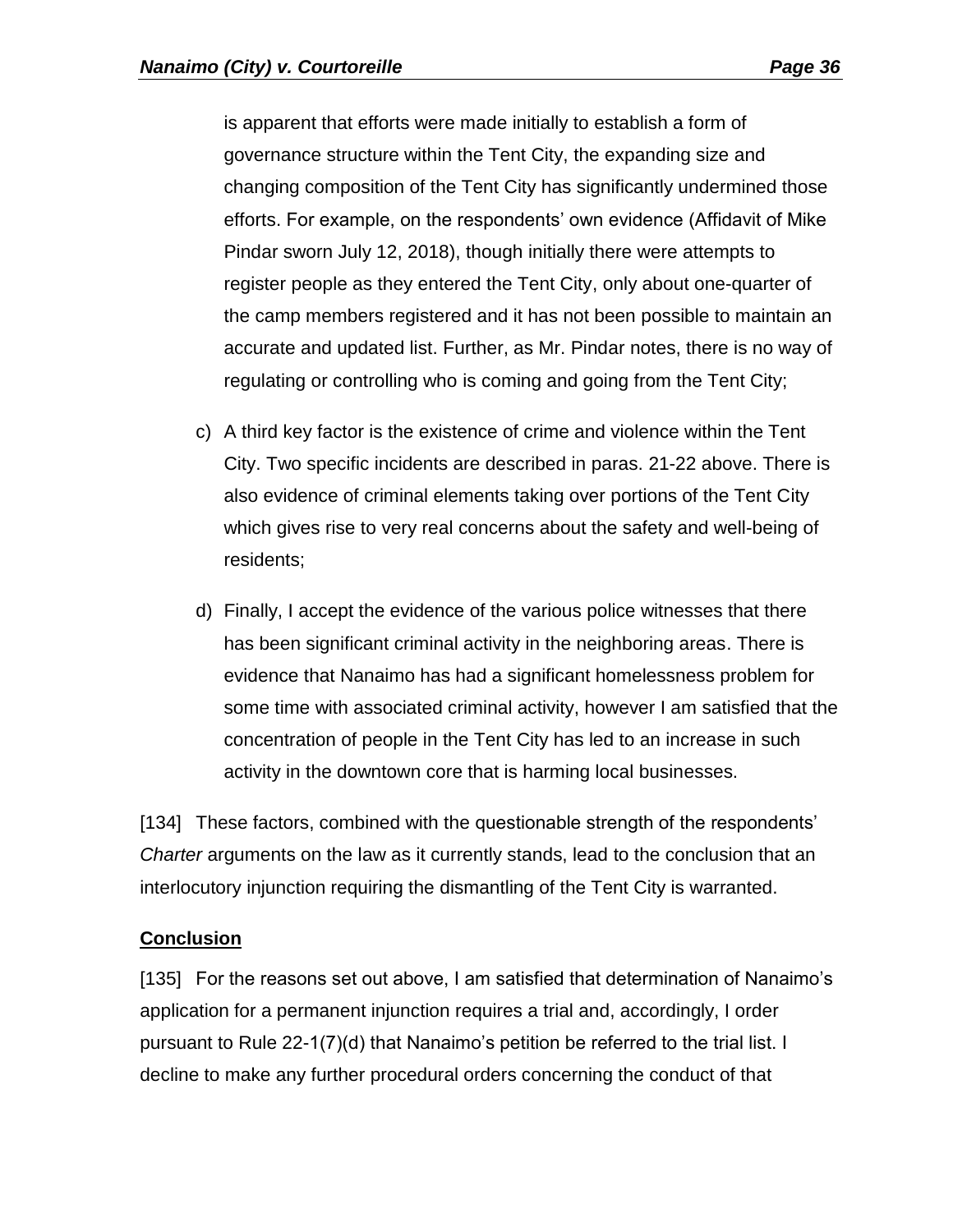proceeding but leave it to counsel to agree on further steps or seek further directions from the Court.

[136] I am further satisfied that Nanaimo has met the test for an interlocutory injunction requiring removal of the Tent City. Given the length of time that the Tent City has been in place, and the precarious circumstances of many of the residents, it is important that the dismantling occur in an "orderly and sensitive fashion" (*Williams* at para. 61) and in a time frame that permits people to look for suitable alternative accommodation. In my view, 21 days from the date of this Order is reasonable.

[137] The interlocutory injunction will therefore operate on the following terms:

- 1. The respondents and all persons having knowledge of this Order shall, within 21 days of the date of this Order:
	- a) Vacate and cease the continuous occupation of the Property located at 1 Port Drive, Nanaimo, British Columbia, legally described as:

PID: 029-036-500 Lot A, Section 1 and Part of the Bed of the Public Harbour of Nanaimo Nanaimo District Plan EPP27507;

- b) Remove all items of personal property and all structures, tents, shelters, shopping carts, stoves, rubbish, objects, personal chattels, and other things on the Property; and
- c) Refrain from re-entering the Property except as authorized by the Petitioner.
- 2. Upon the expiry of 21 days from the date of this Order, Nanaimo, through its employees, agents or contractors, shall be authorized to remove and dispose of all structures, tents, shelters, shopping carts, stoves, rubbish,